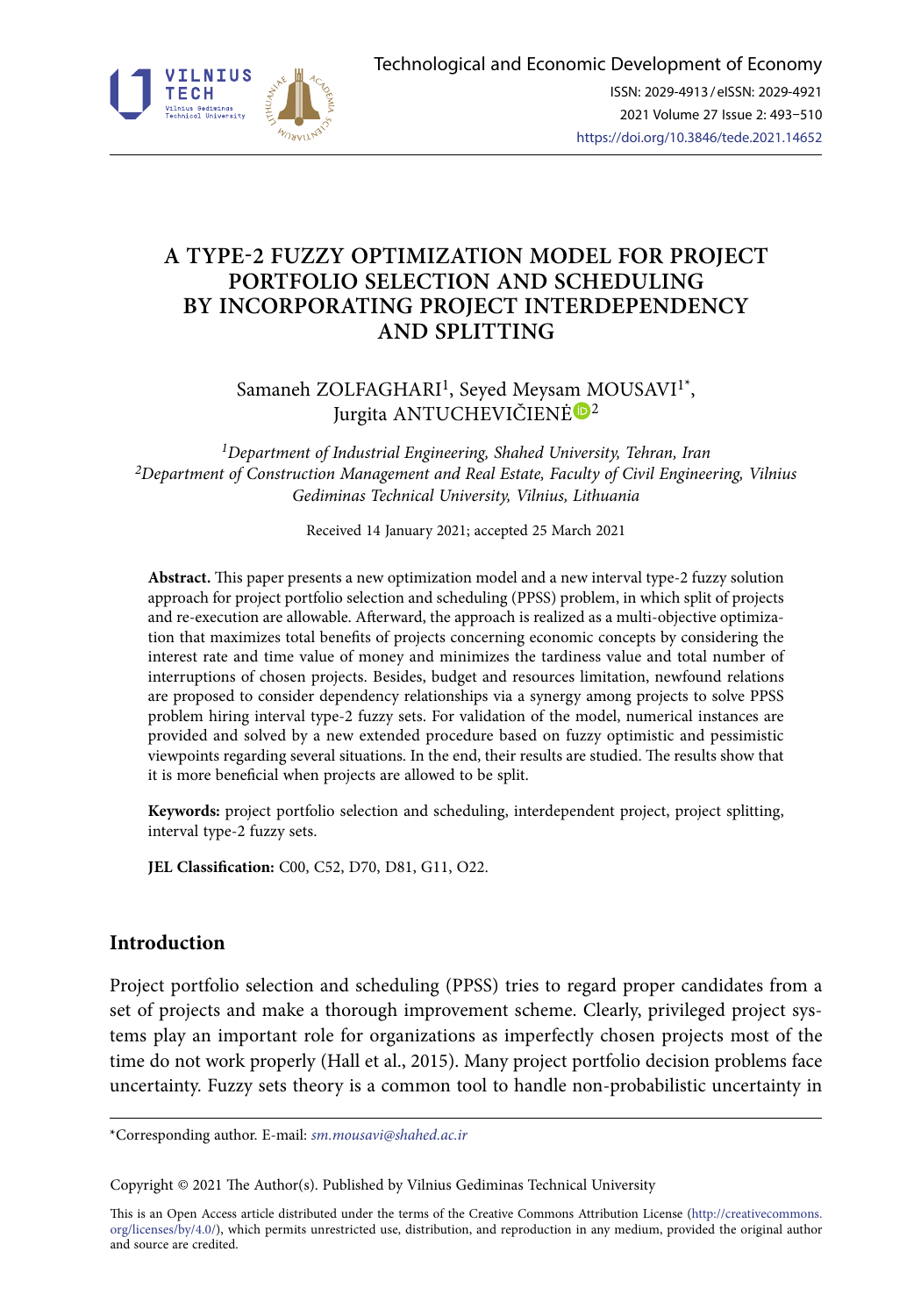project management. Involving more uncertainty sources causes more complexity in modeling (Haghighi et al., 2019b; Peng & Huang, 2020). Because of various kinds of complexities in reality, project managers cannot always define the exact membership function to show an uncertain boundary by type-1 fuzzy sets (T1FSs). Therefore, type-2 fuzzy set (T2FS) is used to pass on the vulnerability in the membership function and enables further degrees of freedom as compared to T1FS, by regarding remarkable engineering applications (e.g., Mirnezami et al., 2020; Mohagheghi et al., 2020; Haghighi et al., 2019a; Eshghi et al., 2019; [Dorfeshan](http://scientiairanica.sharif.edu/?_action=article&au=100339&_au=Y.++Dorfeshan) et al., 2019).

Chen and Askin (2009) presented a mixed-integer programming model aiming at maximizing economic issue by hiring an approach to deal with the problem. Liu and Wang (2011) proposed an approach to choose and schedule projects using constraint programming procedure with hiring time-dependent resource limitation. Huang and Zhao (2014) developed this issue and extended a genetic algorithm (GA) for solving it. Bhattacharyya et al. (2011) developed an optimization approach for the PPSS problem regarding benefits, costs, and risk. A developed model for the PPSS regarding divisibility and interdependency was proposed by Li et al. (2016). Dash et al. (2016) was the further instance that studied a MIP for the simultaneous PPSS problem considering resource constraints and interdependencies. Tofighian and Naderi (2015) used ant colony to decide the joint selection and scheduling problem. In their model, benefit and maximum levels of needed resources were optimized. The only type of interdependency modeled was mutual exclusiveness. Watermeyer and Zimmermann (2020) considered partially renewable resources and general temporal constraints for the RSPSP problem. They developed a branch-and-bound method to solve the model with the aim of project duration minimization. Egri and Kis (2020) studied material allocation for scheduling of the projects with competing self-interested agents. They assumed the different supplying dates for required materials. Rahman et al. (2020) extended a genetic algorithmbased memetic algorithm to deal with RCPSP problems. They improved the deficiency of randomness of genetic algorithm by applying different heuristics. Relich (2021) developed a decision support system for NPD project portfolio selection. Resource allocating, evaluating input and output dependency, and forecasting an output variable comprised the structure of system. [Nowak](https://link.springer.com/article/10.1007/s10479-020-03907-y#auth-Maciej-Nowak) an[d Trzaskalik](https://link.springer.com/article/10.1007/s10479-020-03907-y#auth-Tadeusz-Trzaskalik) (2021) extended a stochastic discrete multi-objective model for project portfolio selection. They solved a model by an interactive method by employing trade-of analysis. Salehi (2018) solved the PPSS under fuzzy conditions by the AWFP procedure. Zhang et al. (2019) developed a multi-objective evolutionary procedure for the PPSS regarding fuzzy conditions. Dixit and Tiwari (2020) proposed a PPSS in terms of risk measure.

According to the vagueness and uncertainties in the project management, fuzzy sets theory has been used widely in this field. Wang and Hwang (2007) developed a fuzzy zeroone integer programming approach to identify optimum R&D project portfolio. Liao and Ho (2010) presented a fuzzy binomial method to assess a project and extended a proper approach to calculate the mean value of fuzzy NPV. Mohagheghi et al. (2015) optimized the PPSS and considered net cash flows as IVF-numbers. Damghani et al. (2011) proposed a two-stage decision-making model. In their modeling, fuzzy numbers were hired to represent the values corresponding with the projects and resources.

For multi-period models, most available studies presume that each nomination project cannot be divided into a number of sub-parts for various periods; notwithstanding, numer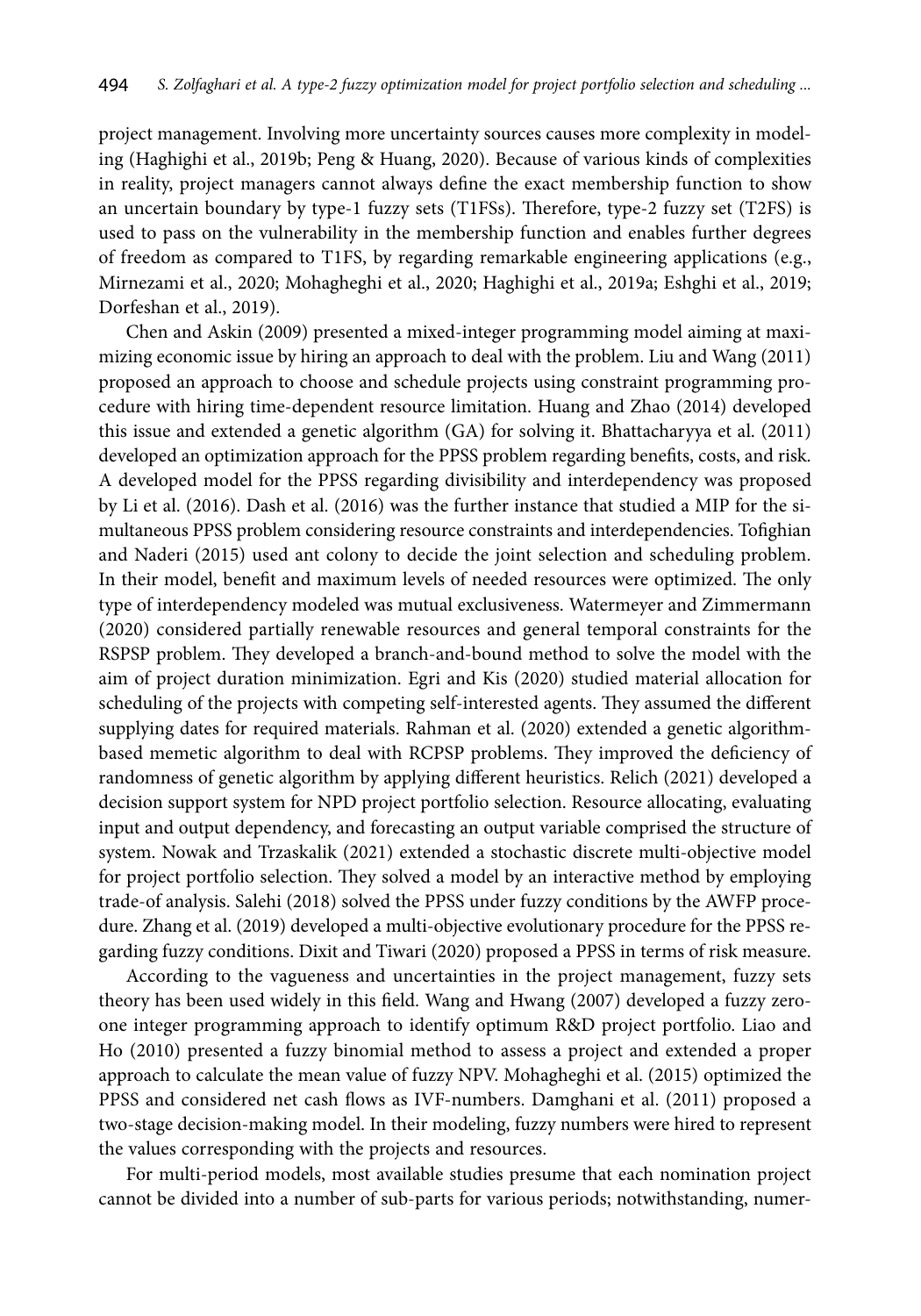ous pragmatic constraints, e.g., capital, scarcity of labor, project difficulties, and unpredicted events may provoke unavoidable interferences for projects (Baker & English, 2011). As a result, joining interferences to the project is a characteristic call from practice. Therefore, Li et al. (2015) brought up the issue of project divisibility into the PPSS.

Referring to papers studied the PPSS problems, a number of research gaps are highlighted. Many of the researches aforesaid looked the issue of the PPSS without any discontinuity in ongoing. Although a case is discussed, in which projects could be split if it is needed, mostly when the amount of resources and budgets are not sufficient and restarted later.

When more than one interdependent projects are selected and run simultaneously, a firm may get an advantage more (or not exactly) the basic amount of the benefits from every single undertaking. The occasion is entitled interdependency between the ventures (Liesiö et al., 2008). The extra advantage over the amount of single advantages is entitled to the synergistic advantage. Distinguishing and demonstrating the interdependency among projects may make substantial reserve funds and advantages to the client (Santhanam & Kyparisis, 1996), while the piece of benefit not exactly the amount of single advantage is entitled the serious misfortune (Fox et al., 1984). A few examinations on PPSP have as often as possible emphasized the criticalness and need of broadening optimization approaches that mean advantages and misfortunes from the interdependency among projects (Shafahi & Haghani, 2013; Tao & Schonfeld, 2006).

According to the project portfolio selection and scheduling studies, many researchers neglected the interruption of projects as common event in project management, specifically having resource limitation. Moreover, more research considered interdependency as a group of projects should be selected simultaneously or, in contrast, should not be selected concurrently. Therefore, interdependency considering as positive or negative synergy with their effects on resource usage is still scarce. Taking into account both splitting and interdependency in terms of synergy not only leads to more profitable project portfolio selection and scheduling but also is close to real cases. Complexity makes usage of uncertain information unavoidable. T2FSs help managers to make a better decision by providing them more flexibility in the decision-making process. There are no investigation efforts on project portfolio selection and scheduling to the best of our knowledge, considering splitting and synergy simultaneously with T2FSs under a multi-objective model.

This paper presents the PPSSP under the projects splitting conditions; Proposed study develops this class of interdependency with regard to a synergy between performed projects in each time period and formulizes a 0–1 integer model for the problem. In developed study, a linear multi-objective model which jointly optimizes the PPSS is proposed. Presented model is subject to general conditions making it enforceable to the real environment. The problem objective aims at maximizing the total net present value from the portfolio. The projects benefit depends on the time that projects are selected. Taking into consideration the split of projects to discontinue the projects and launch another project because of resource scarcity. The minimization of the number of splitting is another objective. To prevent the high lateness of selected project, the total tardiness values for each project is minimized.

In addition, in this work, a novel fuzzy solution method is presented based on optimistic and pessimistic standpoint to deal with a new fuzzy linear programming problem with ambiguity uncertainty. The whole coefficients of the problem are IT2F triangular numbers.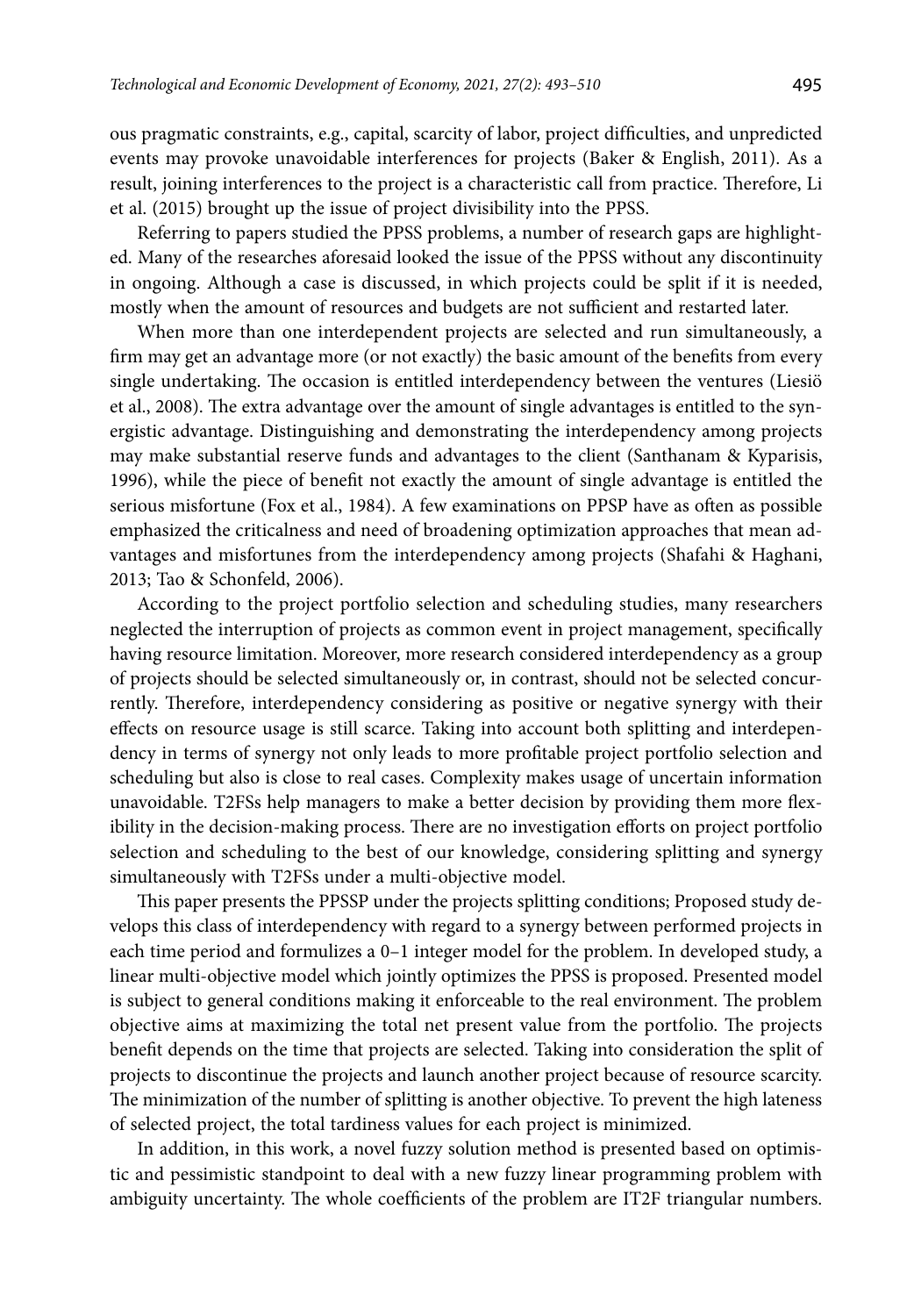The proposed method solves a model three times to find an optimal solution. At the first step, the optimistic model is constructed while all IT2F-triangular parameters stand on the best corresponding value. Therefore, the multi-objective crisp model is obtained. The multiobjective model is transformed to the single objective model, upon the current literature approach, and optimized. At the second step, the aforementioned procedure is applied, but all IT2F-triangular parameters take their worst values as a pessimistic model. Two solutions are achieved based on optimistic and pessimistic procedure. The final optimal solution is obtained based on both optimistic and pessimistic values. In the third step, a new model is created by the concept of membership function. The objective function is maximized the value of membership function subject to constraints. The constraints with IT2F-triangular parameters are regarded with discounting the entirely optimistic viewpoint. The final compromise solution is benefited both optimistic and pessimistic standpoints.

The rest of the study is organized as follows: Section 1 reviews the theory of T2FSs. Section 2 defines the PPSS problem and presents a new optimization model. Section 3 provides a new T2F solution methodology. Sections 4 and 5 regard practical instances and computational processes. Conclusions are given in last section.

#### **1. Type-2 Fuzzy sets**

To better understanding, a brief explanation of interval type-2 fuzzy triangular sets (IT-2FTSs) can be given.

**Definition 1.** T2Fs have membership grades that are specified by ITFSs. *A* also can be proposed as demonstrated in the following (Mendel et al., 2006):

 $(x,\mu)$  $(x,\mu)$ ,  $\begin{matrix} x \\ x \end{matrix}$  (x,  $\int_{\mathcal{X}} \in X \int_{\mathcal{U}} \in J_{\mathcal{X}} \frac{\mu_A}{f}$  $\tilde{A} = \int_{x \in X} \int_{u \in J_x} \frac{\mu_{\tilde{A}}(x)}{(x, y)}$  $\tilde{A} = \int_{x \in X} \int_{u \in J_x} \frac{\mu_{\tilde{A}}(x,\mu)}{(x,\mu)},$  where union over all admissible *x* and *u* are represented.

**Definition 2.** If in  $\tilde{A}$  all  $\mu_{\tilde{A}}(x,\mu)=1$ , then  $\tilde{A}$  is an IT2FS. This set is considered as a particular instance of a type-2 fuzzy set. The following shows this set  $\tilde{A} = \int_{x \in X} \int_{u \in J_x} \frac{1}{(x,\mu)},$ where  $J_r \subseteq [0,1]$ .

**Definition 3.** A bounded region describes the initial membership uncertainty in a T2FS. This region called the footprint of uncertainty, where  $FOU = \bigcup_{x \in X} I_x$ . The FOU consists two membership functions (MFs), a lower MF (LMF),  $\mu_{\tilde{\lambda}}$ , and upper MF (UMF),  $\bar{\mu}_{\tilde{\lambda}}$ . Therefore, an IT2FS is composed by two type-1 fuzzy sets.

**Definition 4.** The core of the IT2F number  $\tilde{A} = \begin{bmatrix} A, \overline{A} \end{bmatrix}$  is  $Core(\tilde{A}) = \begin{bmatrix} minCore(\underline{A}), \\ minr(\overline{A}), \\ min(\overline{A}),$ </u>  $maxCore(\underline{A})$  when  $\emptyset \neq Core(\underline{A}) \subseteq Core(\overline{A})$ , where  $\emptyset$  is the empty set and lower and upper MFs of  $\tilde{A}$  defined by  $\mu_{\tilde{A}}$  and  $\overline{\mu}_{\tilde{A}}$ , respectively (Javanmard and Nehi, 2019).

**Definition 5.** IT2FT number,  $\tilde{A}$  as depicted in Figure 1 is characterized on interval  $\left[\overline{a}^l, \overline{a}^u\right]$ , its lower MF and upper MF are equal to  $h \in [0,1]$  in  $\overline{a}$  and  $h \in [0,1]$  in  $\overline{a}$ , respectively, where  $\overline{a}^l < a^l < m < a^u < \overline{a}^u$  and  $\overline{a}^l < m < \overline{a}^u$ . So, the IT2FT number,  $\tilde{A}$  is denoted by  $\tilde{A} = (\underline{A}, \overline{A}) = ((\underline{a}^l, m, \underline{a}^u), (\overline{a}^l, m, \overline{a}^u))$  (Javanmard & Nehi, 2019).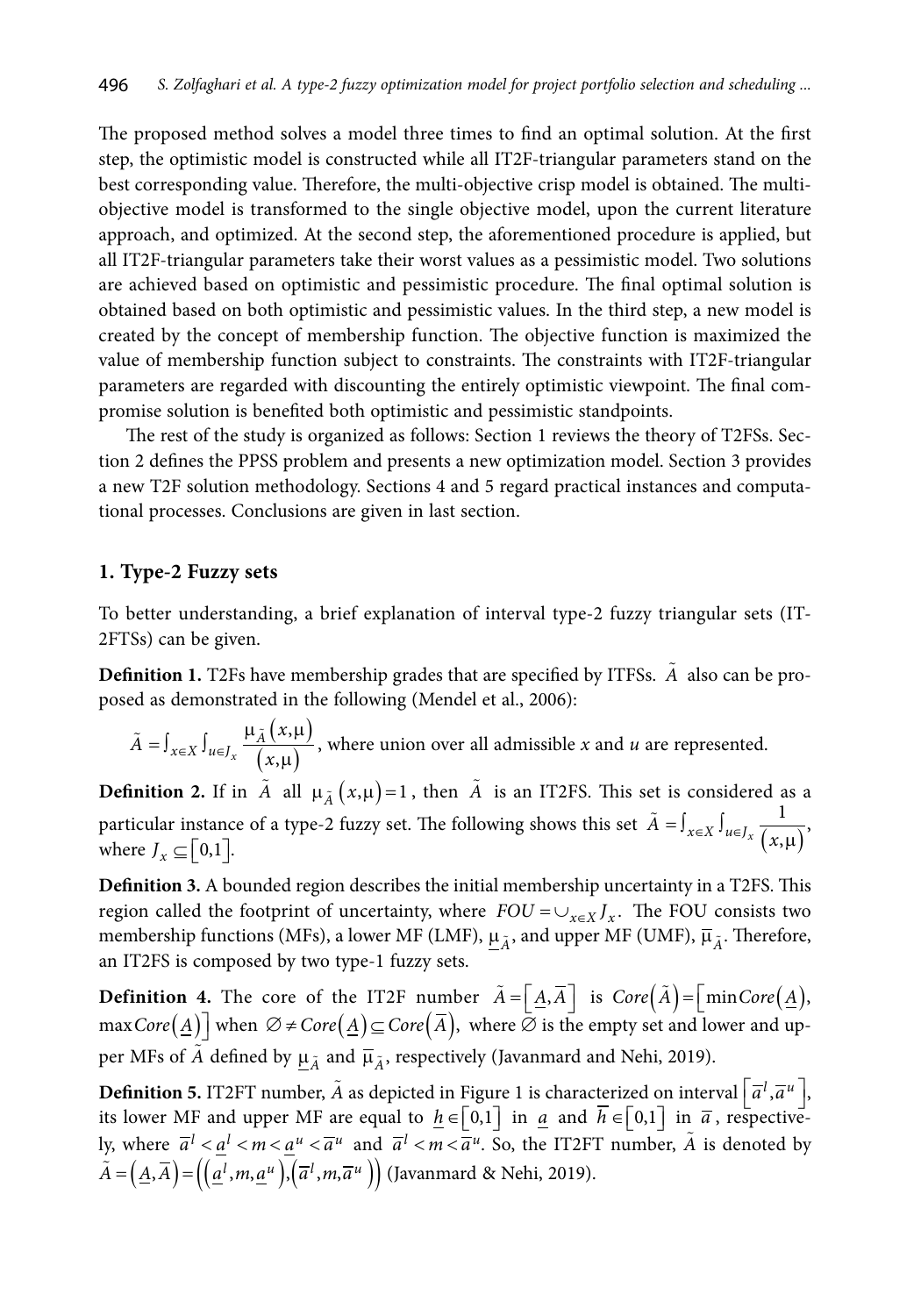

Figure 1. IT2FT number

#### **2. Problem description and formulation**

#### **2.1. Problem description**

Presume an organization that is based on projects can have *N* recommended candidates, any of them can have its profitability, and a group of projects have interdependency. Concerning selecting the portfolio, the purpose can choose top candidates based on the aims as well as available constraints. We can define that candidate in which period is picked and accomplished. Presume that the firm can assess candidates considering a class of evaluation factors, which in period *k* taking on the particular time frame each chosen candidate is in. The firm can have determined several subsets of candidates *Aj* such that if in period *k* the portfolio involves various candidates.

Traditionally, most academics presume that once a project begins, it must be executed without interruption. Although, in real-world cases, interruption is a repeated incidence in the project execution, splitting is a helpful managerial technique that can advance pay and influence the productivity of corporate. As a result, this study will be most interested in project splitting when selecting a project portfolio. To handle incomplete information, uncertainty theory is hired. Utilizing uncertainty theory can manage imprecise assessments. As a result, this theory could be applied to build proposed optimization approach more realistic.

Objective functions in the optimization approach include: 1. Selected projects expected profit maximization; 2. The lateness of selected projects minimization; and 3. Total number of interruptions of selected projects minimization.

### **2.2. Parameters and model**

### *Sets and indices*

*i=*{1,…,*m*} – Set of projects  $t = \{1, \ldots T+1\}$  – Set of time periods  $k = \{1, \ldots, K\}$  – Set of resources *s* ={1,…,*S*} – Set of synergies *As* – Set of projects associated with synergy *s*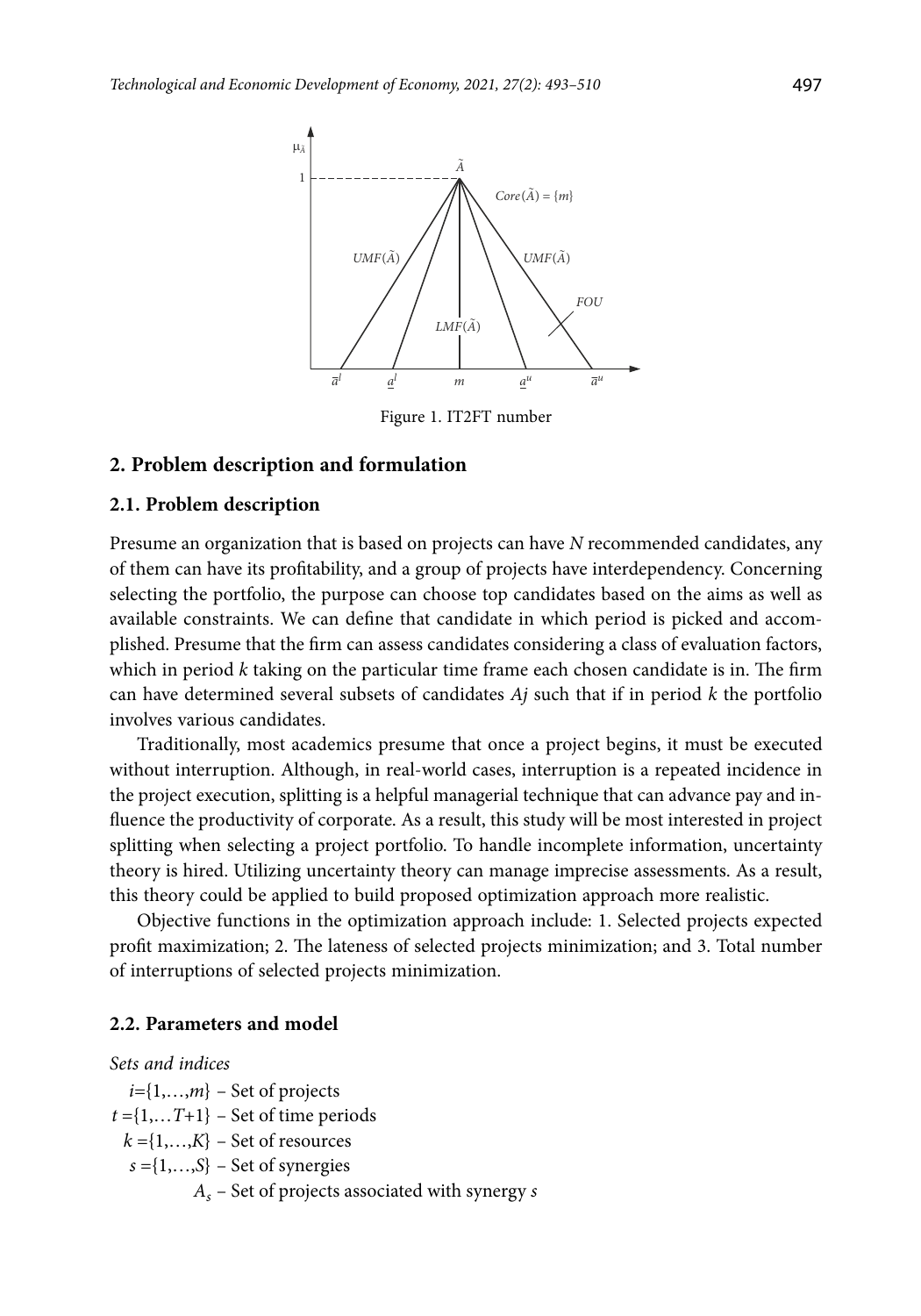#### *Parameters*

- $\tilde{d}_i$  Duration time for project *i*
- $\tilde{r}_{jkt}$  Resource *k* requirement of project *i* at time *t*
- $\ddot{E}_{sk}$  Amount of decreasing resource usage *k* under synergy *s*
- $\tilde{C}_{kt}$  Cost of per resource *k* at time *t* 
	- *r* Interest rate
	- *B* Total budget
- $\widetilde{RR}_{kt}$  Available resource *k* at time *t* 
	- $L<sub>s</sub>$  Minimum number of executing projects belong to set  $A<sub>s</sub>$  in order to occurring synergy *s*
	- $U_s$  Maximum number of executing projects belong to set  $A_s$  in order to occurring synergy *s*
- *DDi* Due date of project *i*
	- $\tilde{P}_{it}$  Expected profit of project *i* when is selected at time *t*
- *BN* Big number
- *NT* Last time of planning horizon equal to *T*

#### *Decision variables*

 $x_{it}$  – Taking value 1 if project *i* is chosen at time *t*, 0 otherwise

 $y_{it}$  – Taking value 1 if project *i* is run at time *t*, 0 otherwise

*zst* – Taking value 1 if synergy *s* is occurred at time *t*, 0 otherwise

 $w_{it}$  – Taking value 1 if project *i* is performed at time *t* and  $t + 1$ 

- $v_{it}$  Last executed period of project *i* at time *t*
- *LSi* Lateness of project *i*

*Mathematical formulation*

$$
\min z_1 = \sum_{i=1}^m L S_i; \tag{1}
$$
\n
$$
\max z_2 = \sum_{i=1}^m \tilde{P}_{it} \left( 1 + r \right)^{-(t+1)} y_{it} - \sum_{i=1}^m \sum_{i=1}^m \tilde{P}_{it} \tilde{C}_{kt} \left( 1 + r \right)^{-t} y_{it} +
$$

$$
\sum_{k=1}^{K} \sum_{s=1}^{S} \sum_{t=1}^{T} \tilde{E}_{sk} \tilde{C}_{kt} z_{st} (1+r)^{-t} ;
$$
\n(2)

$$
\min z_3 = \sum_{i=1}^{m} \sum_{t=1}^{T} y_{it} - w_{i(t+1)}
$$
\n(3)

s.t.

$$
\sum_{t=1}^{T} x_{it} \le 1, \quad \forall i = 1, \dots m; \tag{4}
$$

$$
\sum_{t=1}^{T} \left(t + \tilde{d}_i\right) x_{it} \le T, \quad \forall i = 1, \dots m; \tag{5}
$$

$$
\sum_{t'=t}^{T} y_{it'} - \tilde{d}_i x_{it} \ge 0, \ \forall i = 1,...m, t = 1,...,T - \tilde{d}_i + 1; \tag{6}
$$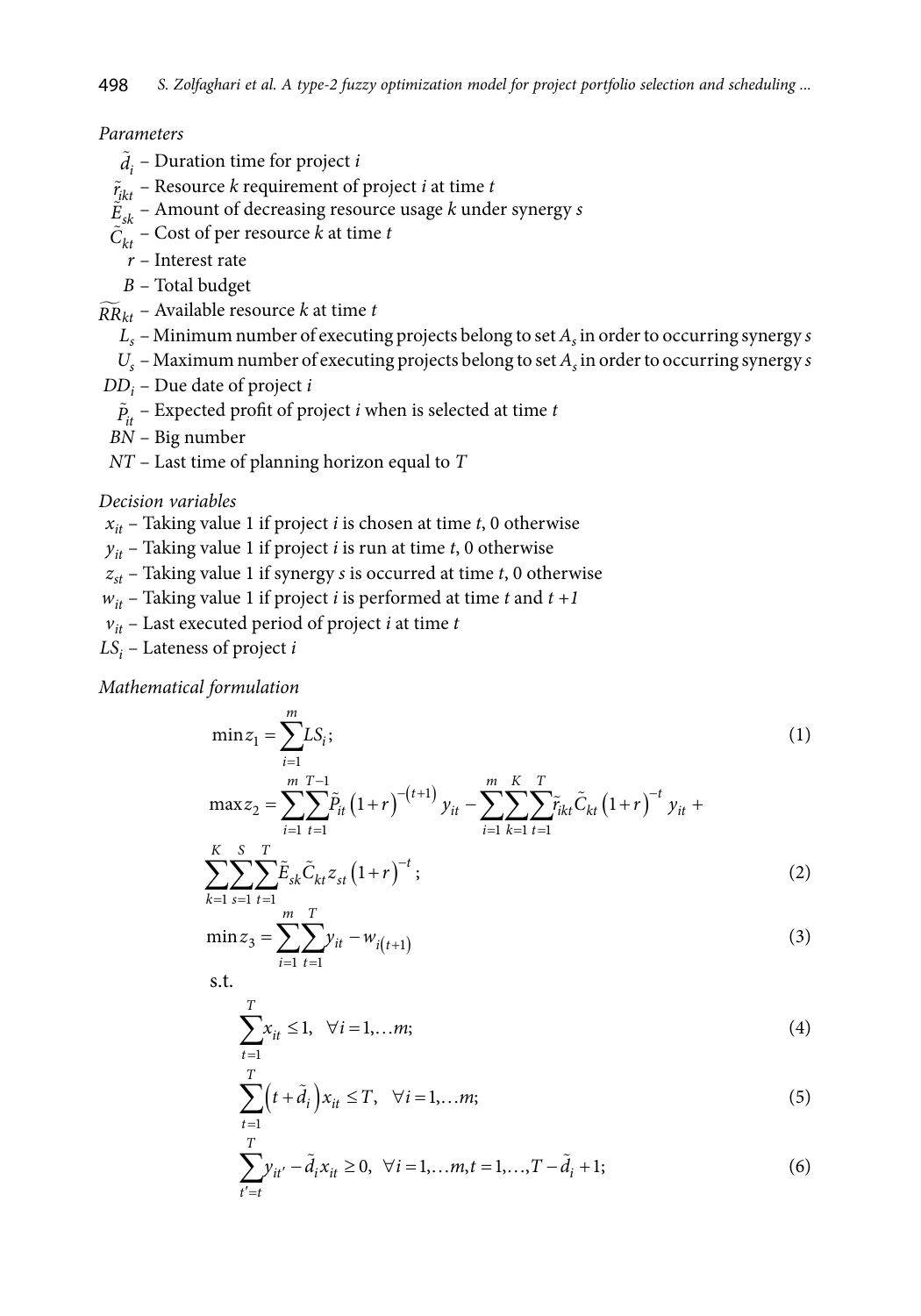$$
\sum_{i=1}^{m} \sum_{k=1}^{K} \sum_{t=1}^{T} \tilde{r}_{ikt} \tilde{C}_{kt} (1+r)^{-t} y_{it} + \sum_{k=1}^{K} \sum_{s=1}^{S} \sum_{t=1}^{T} \tilde{E}_{sk} \tilde{C}_{kt} z_{st} (1+r)^{-t} \leq B; \tag{7}
$$

$$
\sum_{i=1}^{m} \tilde{r}_{ikt} y_{it} + \sum_{s=1}^{S} \tilde{E}_{sk} z_{st} \le \widetilde{RR}_{kt}, \ \ \forall t = 1, \dots, T, k = 1, \dots, K; \tag{8}
$$

$$
L_{s}z_{st} \leq \sum_{i \in A_{s}} y_{it}, \ \forall t = 1,...,T, s = 1,...,S;
$$
 (9)

$$
\sum_{i \in A_s} y_{it} \le U_s z_{st} + (L_s - 1), \ \forall t = 1, ..., T, s = 1, ..., S;
$$
 (10)

$$
\tilde{d}_i \sum_{t=1}^T x_{it} = \sum_{t=1}^T y_{it}, \ \forall i = 1, ..., m; \tag{11}
$$

$$
t'y_{it'} \le v_{it}, \ \forall i = 1,...,m, t = 2,...,T+1, t' = 1,...,t-1; \tag{12}
$$

$$
\nu_{it} \le t' \bigg( y_{i(t'+1)} + 1 - w_{i(t'+1)} \bigg) - BN \bigg( y_{it'} - 1 - \sum_{l=t'+1}^{t-1} y_{il} \bigg),
$$

$$
\forall i = 1,...,m, t = 2,...,T + 1, t' = 1,...,t - 1;
$$
\n<sup>T</sup>\n(13)

$$
LS_i \ge v_{iNT} - DD_i \sum_{t=1}^{T} x_{it}, \ \forall i = 1,...,m;
$$
 (14)

$$
w_{i(t+1)} \le y_{i(t+1)}, \ \forall i = 1,...,m, t = 1,...,T; \tag{15}
$$

$$
w_{i(t+1)} \le y_{it}, \ \forall i = 1,...,m, t = 1,...,T; \tag{16}
$$

$$
y_{i(t+1)} + y_{it} \le w_{i(t+1)} + 1, \ \forall i = 1,...,m, t = 1,...,T;
$$
 (17)

$$
x_{it}, y_{it}, w_{it}, z_{st} \in \{0, 1\}, \ v_{it} \ge 0.
$$
 (18)

The first objective function, Eq. (1), aims at tardiness value minimization. The second objective function, Eq. (2), aims at total profit of chosen and executed candidates maximization with respect to the time value of money. Eq. (3) minimizes the total amount of interruption in performing chosen candidates. Relation (4) guarantees that the candidates can be chosen in at most one period. Relation (5) represents that candidates are performed during planning horizon. Relation (6) makes sure that candidates are executed discontinuously. Relation (7) indicates that total cost could not be larger than the budget. Eq. (8) guarantees that chosen candidates can be planned considering resource limitations in every period. Eqs (9) and (10) make sure that the minimum and maximum numbers of executing projects for an interdependent subset have been satisfied in each period, and the synergy occurs. Relation (11) assures that the chosen candidates could be performed according to duration time. Relations (12) and (13) calculate the final performing period for candidate *i* before period *t*. Eq. (14) computes the tardiness values for each project. Eqs  $(15)$ – $(17)$  calculates the value of a Boolean variable,  $w_{it}$ , is 1 if and only if several proportions of candidate  $i$  can be consecutively performed in both periods *t* and *t+*1.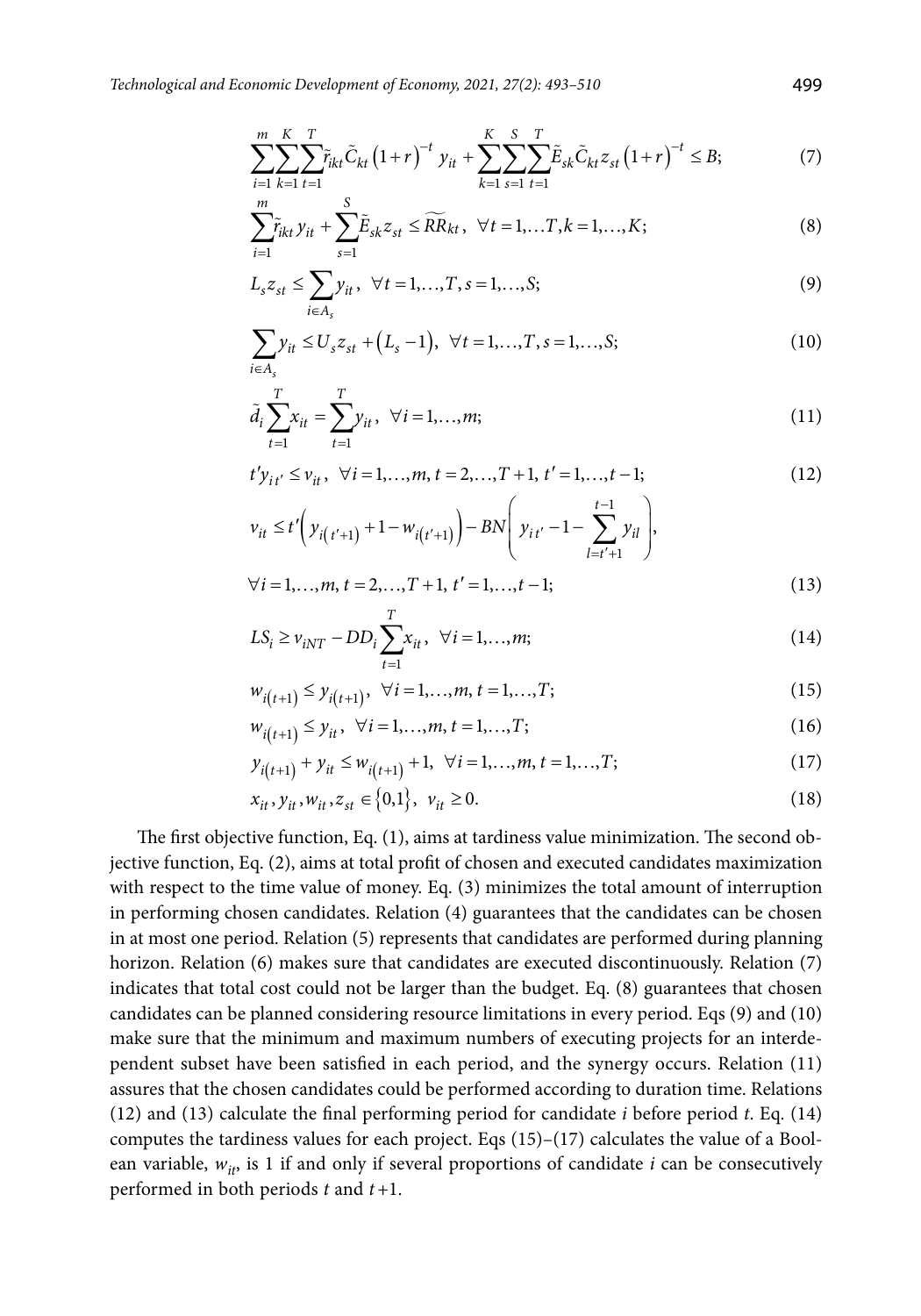### **3. Solution methodology**

In this part, a new procedure is presented based on the recent literature (Selim & Ozkarahan, 2008; Javanmard & Nehi, 2019; Kundu et al., 2019) for solving IT2FT-problem where the entire of coefficients is IT2FT-number. Take into account the IT2FT–linear programming problem where right-hand sides of the constraints, objective functions, and constraints coefficients are uncertain as given below:

$$
\text{Max } z_1 = \sum_{j=1}^n \tilde{c}_j x_j, \text{ Min } z_2 = \sum_{j=1}^n \tilde{f}_j x_j
$$
\n
$$
\text{s.t.}
$$
\n
$$
\sum_{j=1}^n \tilde{a}_{ij} x_j \le \tilde{b}_i, \quad i = 1, \dots, m;
$$
\n
$$
\sum_{j=1}^n \tilde{d}_{kj} x_j \le \tilde{e}_k, \quad k = 1, \dots, K;
$$
\n
$$
x_j \ge 0, \quad j = 1, \dots, n,
$$
\n
$$
(19)
$$

where  $\tilde{c}_j$ ,  $\tilde{a}_{ij}$ ,  $\tilde{b}_i$ ,  $\tilde{d}_{kj}$  and  $\tilde{e}_k$  are IT2FT-numbers denoted by  $\tilde{c}_j \in \left[ \underline{c}_j, \overline{c}_j \right]$ ,  $\tilde{a}_{ij} \in \left[ \underline{a}_{ij}, \overline{a}_{ij} \right]$ ,  $\tilde{b}_i \in \left[\underline{b}_i, \overline{b}_i\right], \tilde{d}_{kj} \in \left[\underline{d}_{kj}, \overline{d}_{kj}\right], \tilde{f}_j \in \left[\underline{f}_j, \overline{f}_j\right]$  and  $\tilde{e}_k \in \left[\underline{e}_k, \overline{e}_k\right]$ .

Step 1. Create the model taking into consideration the optimistic viewpoint for the model (19) below:

$$
\text{Max } z_1 = \sum_{j=1}^n \overline{c}_j^{\mu} x_j, \text{ Min } z_2 = \sum_{j=1}^n \overline{f}_j^1 x_j
$$
\n
$$
\text{s.t.}
$$
\n
$$
\sum_{j=1}^n \overline{a}_{ij}^1 x_j \le \overline{b}_i^{\mu}, \text{ } i = 1, \dots, m;
$$
\n
$$
\sum_{j=1}^n \overline{d}_{kj}^{\mu} x_j \ge \overline{e}_k^1, \text{ } k = 1, \dots, K,
$$
\n
$$
x_j \ge 0, \text{ } j = 1, \dots, n.
$$
\n(20)

Now, the multi-objective deterministic model (20) is obtained. The multi-objective model can be converted to a single-objective model as follows:

$$
\begin{aligned}\n\text{Max } z &= \gamma \lambda + \left(1 - \gamma\right) \sum_{l=1}^{2} \delta_{l} \lambda_{l} \\
\text{s.t.} \\
\sum_{j=1}^{n} \overline{a}_{ij}^{l} x_{j} &\leq \overline{b}_{i}^{u}, \quad i = 1, \dots, m; \\
\sum_{j=1}^{n} \overline{d}_{kj}^{u} x_{j} &\geq \overline{e}_{k}^{l}, \quad k = 1, \dots, K;\n\end{aligned} \tag{21}
$$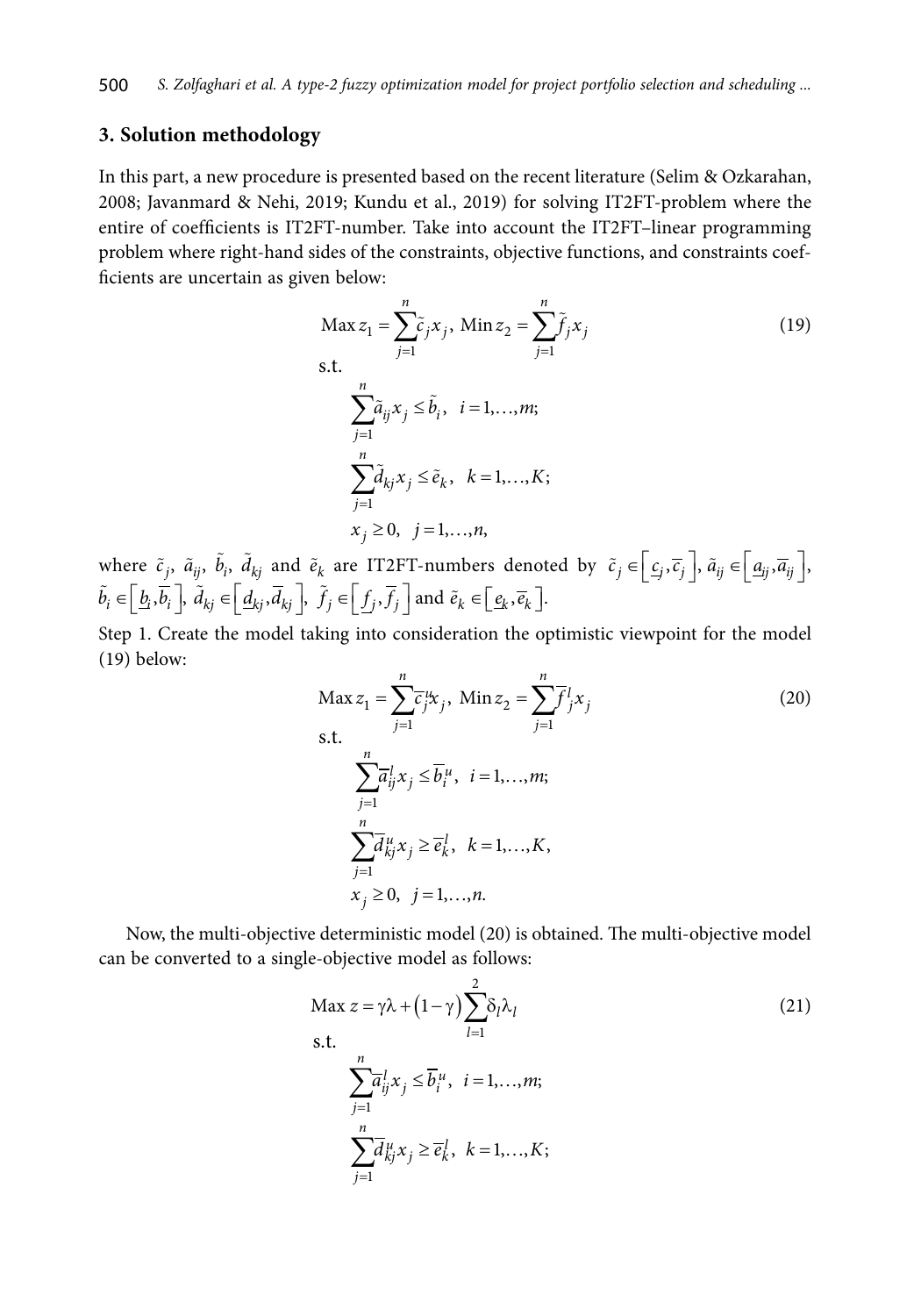$$
\lambda + \lambda_l \le \mu_i(x), \quad l = 1, 2;
$$
  

$$
\lambda, \lambda_l \in [0, 1], \quad l = 1, 2;
$$
  

$$
x_j \ge 0, \quad j = 1, ..., n,
$$
  

$$
y = 0, \quad j = 1, ..., n,
$$

where  $\gamma$  and  $\delta_l$  belong to  $\lfloor 0,1 \rfloor$  and 1  $l = 1$  $\sum_{l=1}$   $\delta_l$  = 1 which determined by decision maker.

 $\chi_1(x) = \frac{z_1}{zPIS} \frac{z_1}{z}$  $1 \sim 1$ *NIS*  $PIS = Z$ <sup>NIS</sup>  $x = \frac{z_1 - z}{p s}$  $\mu_1(x) = \frac{z_1 - z_1^{NIS}}{z_1^{PIS} - z_1^{NIS}}$  and  $\mu_2(x) = \frac{z_2^{NIS} - z_2^{NIS}}{z_2^{NIS} - z_2^{PIS}}$ 2  $\sim$  2 *NIS*  $NIS = z<sub>z</sub>$ *PIS*  $f(x) = \frac{z_2^{NIS} - z}{NIS}$  $\mu_2(x) = \frac{z_2^{NIS} - z_2}{z_2^{NIS} - z_2^{PIS}}$  are for maximization and minimization objective functions, respectively. We have:

$$
z_1^{PIS} = \max z_1, \quad z_2^{PIS} = \min z_2,
$$
  
 $z_1^{NIS} = \min z_1, \quad z_2^{NIS} = \max z_2.$ 

Now solve the model (21) and called  $Max z = z'$ .

Step 2. Creating the problem model (22) by supposing the pessimistic standpoint of model (19) below:

$$
\begin{aligned}\n\text{Max } z_1 &= \sum_{j=1}^n \overline{c}_j^1 x_j, \text{ Min } z_2 = \sum_{j=1}^n \overline{f}_j^u x_j \\
\text{s.t.} \\
\sum_{j=1}^n \overline{a}_{ij}^u x_j &\le \overline{b}_i^1, \text{ } i = 1, \dots, m; \\
\sum_{j=1}^n \overline{d}_{kj}^1 x_j &\ge \overline{e}_k^u, \text{ } k = 1, \dots, K; \\
x_j &\ge 0, \text{ } j = 1, \dots, n.\n\end{aligned} \tag{22}
$$

The crisp single objective model can be created as:

$$
\begin{aligned}\n\text{Max } z &= \gamma \lambda + \left(1 - \gamma\right) \sum_{l=1}^{2} \delta_{l} \lambda_{l} \\
\text{s.t.} \\
\sum_{j=1}^{n} \overline{a}_{ij}^{u} x_{j} &\leq \overline{b}_{i}^{l}, \quad i = 1, \dots, m; \\
\sum_{j=1}^{n} \overline{d}_{kj}^{l} x_{j} &\geq \overline{e}_{k}^{u}, \quad k = 1, \dots, K; \\
\lambda + \lambda_{l} &\leq \mu_{i} \left(x\right), \quad l = 1, 2; \\
\lambda, \lambda_{l} &\in \left[0, 1\right], \quad l = 1, 2; \\
x_{j} &\geq 0; \quad j = 1, \dots, n.\n\end{aligned}\n\tag{23}
$$

Solving model (23), we have  $Max z = z''$ .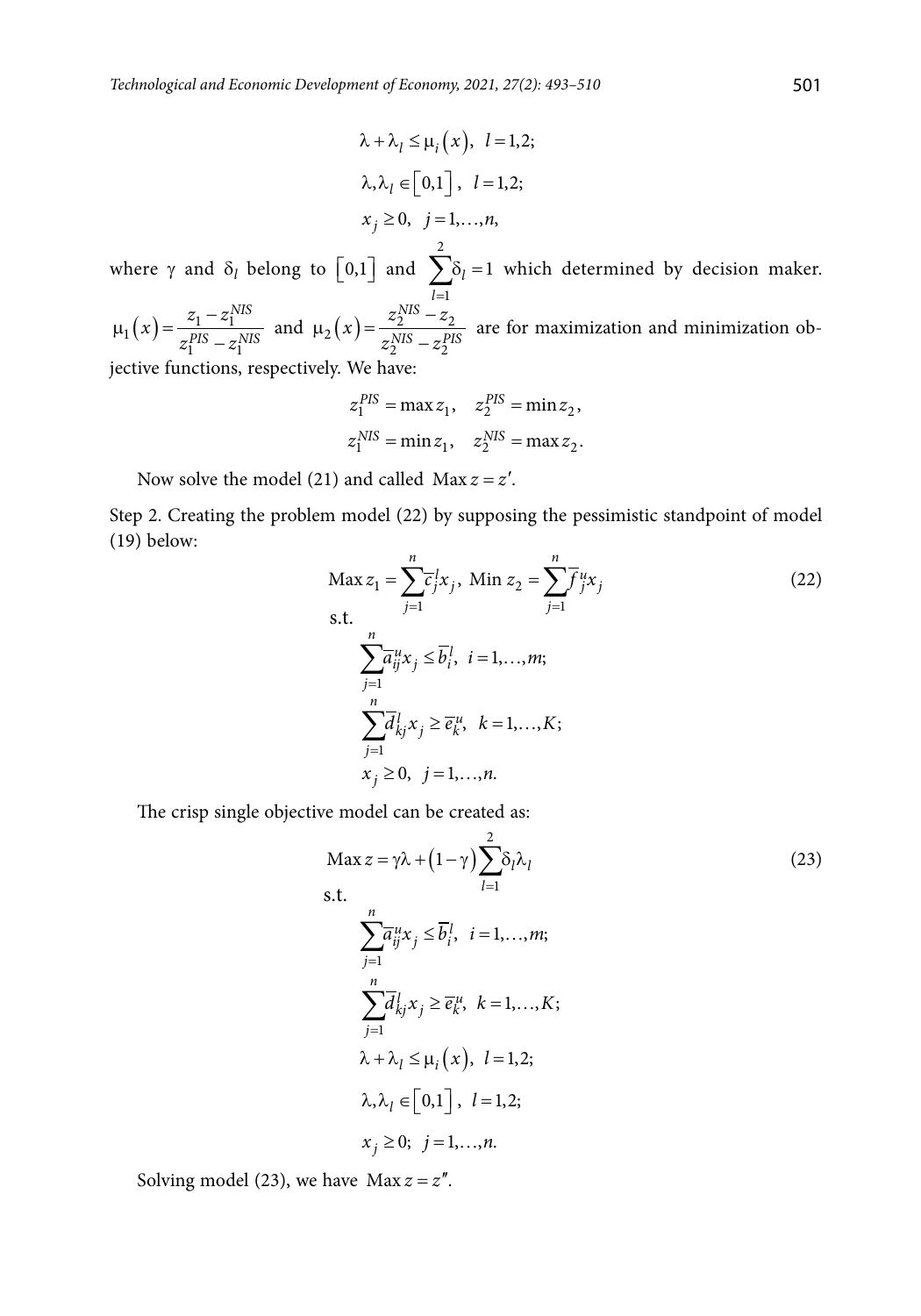Step 3. Let us define  $\text{Max}(z', z'') = z_{\text{max}}$  and  $\text{Min}(z', z'') = z_{\text{min}}$ .

The below membership function, for the maximization problem, is defined to figure out an optimized compromised solution.

$$
\mu(z) = \frac{z - z_{\min}}{z_{\max} - z_{\min}}.
$$

As a result, maximum  $\mu(Z)$  conveys a preferable solution for the problem of maximization. Here to procure the optimized compromise solution, make sure maximum possible satisfaction of constraints, note an auxiliary variable  $\varphi$  ( $0 \le \varphi \le 1$ ) and develop the below programming model,  $z \ge z_{\text{min}} + \varphi(z_{\text{max}} - z_{\text{min}})$ :

$$
\begin{aligned}\n\text{Max } \varphi & (24) \\
\text{s.t.} \\
\mu(z) &\geq \varphi; \\
\sum_{j=1}^{n} a_{ij}^{l} x_j &\leq \underline{b}_i^{u}, \quad i = 1, \dots, m; \\
\sum_{j=1}^{n} d_{kj}^{u} x_j &\geq \underline{e}_k^{l}, \quad k = 1, \dots, K; \\
\lambda + \lambda_l &\leq \mu_i(x), \quad l = 1, 2; \\
\lambda, \lambda_l &\in [0, 1], \quad l = 1, 2; \\
x_j &\geq 0; \quad j = 1, \dots, n.\n\end{aligned}
$$
\n(24)

The model (24) is constructed neither completely optimistic nor pessimistic. A semioptimistic standpoint is applied. We procure a compromise solution that occurs in the range of  $z_{\text{min}}$  and  $z_{\text{max}}$ , after solving the problem (24).

Figure 2 depicts the brief schematic overview of the aforementioned solution methodology.



Figure 2. A flowchart of proposed solution procedure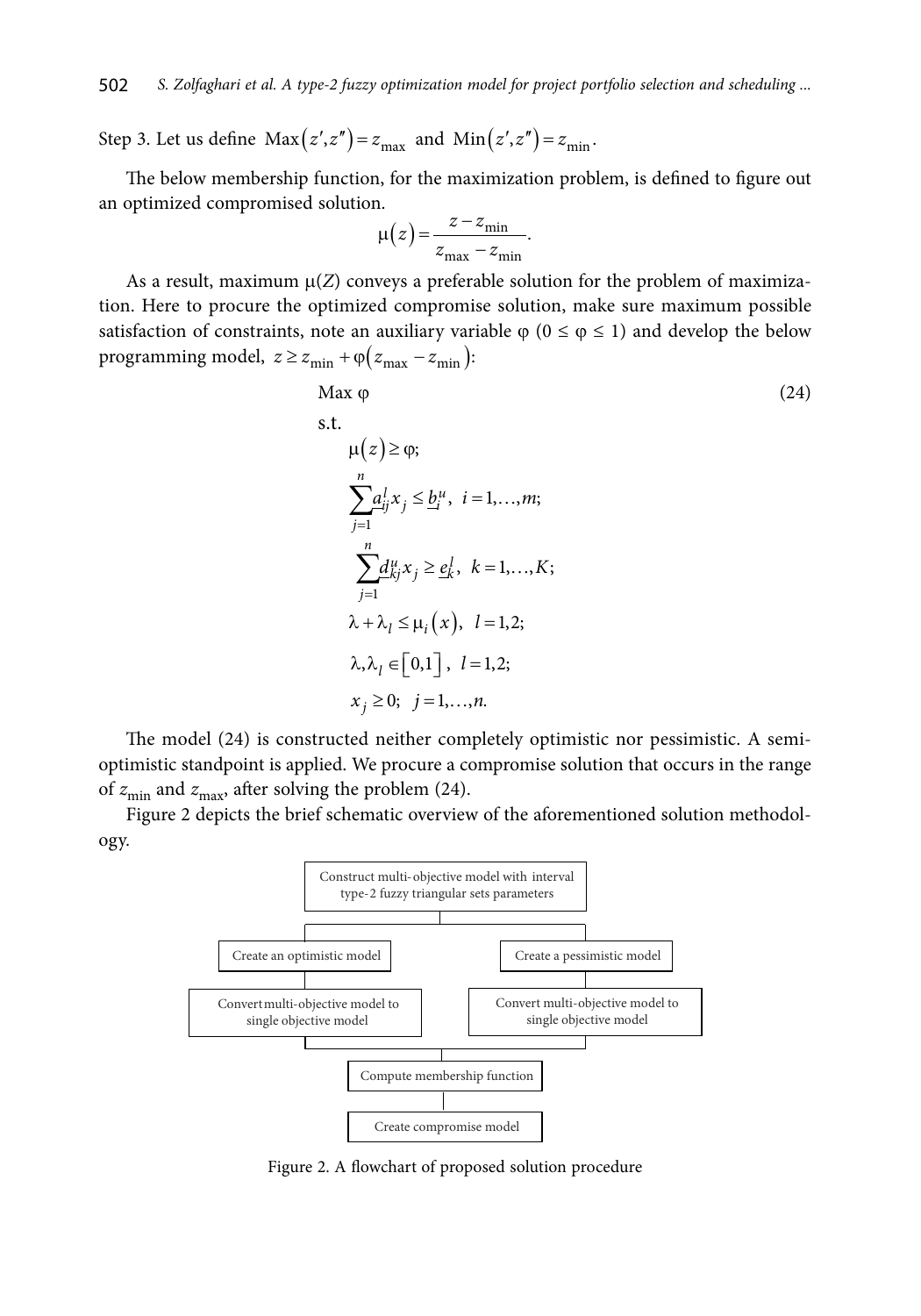# **4. Application examples**

Hiring a set of test problems, the solution approaches for the PPSS are examined. In the multi-project scheduling setting, the resource capacities are readily present. Multi-project problems are generated by combining 12, 8, and 5 projects with time horizons 15, 10, and 10, respectively. The problem sets have three resources and two types of synergies. The proposed model is executed by GAMS optimization software.

- A set of parameters or characteristics can be considered while creating the instances.
- Number of objectives: We regard 3 objectives. For all three instances with maximizing expected profit and minimizing number of interruptions and tardiness functions.
- Duration of the candidate projects: they are defined by normalized IT2FT parameters.
- Planning horizon: it takes values 15, 10, and 10 time-periods for three examples, respectively.
- Resources: The levels of resources at hand in every time are determined by normalized normalized IT2FT parameters.
- Least projects: it involves the minimum number of candidates which can be active from subsets of projects *Aj* to fulfill the effect of linear synergy.
- Most projects: it takes the maximum number of candidates which can be active from subsets of projects *Aj* to fulfill the effect of linear synergy. This parameter takes the value corresponding to the number of *Aj* elements.

The remainder characteristics of the problem, e.g., resource expenditure, an increase or decrease in resource demand because of occurrence of synergy, expected profit, and resource cost, are determined by IT2FT-parameters.

The optimum results for three instances, entailing aggregated objective value, each of three objectives values, projects which are selected, and run time to the optimal solution are illustrated in Table 1.

| Number of<br>candidate projects | Compromised<br>obj. | 1st<br>obj. | 2d obj.   | 3d<br>obi. | Selected projects           | CPU time<br>(sec) |
|---------------------------------|---------------------|-------------|-----------|------------|-----------------------------|-------------------|
|                                 | 0.453               | $-14$       | 2728.127  | 4          | 1, 2, 3, 4                  | 14.113            |
|                                 | 0.632               | $-2.7$      | 14756.813 | 8          | 1, 2, 3, 4, 5, 6, 7, 8      | 13.969            |
| 12                              | 0.522               | $-37$       | 15800.199 | 9          | 1, 3, 4, 5, 6, 7, 9, 11, 12 | 135.146           |

Table 1. Brief results for different test problems

#### **5. Discussion of results**

In this part, four test problem scenarios are used to show the features of the presented model. A group of 8 nominated projects and 10 periods over the horizon  $(T = 10)$  can be investigated. All the projects which are selected ought to be planned throughout the accessible complete periods. Moreover, three kinds of resources needed for running projects could be accessible. There are two interdependent subsets for synergistic benefit in terms of resource consumption. There are dependencies between projects 2, 3, 4, 6, and 8 for synergy type 1 and between projects 1, 2, 3, 5, 6, and 7 for synergy type 2.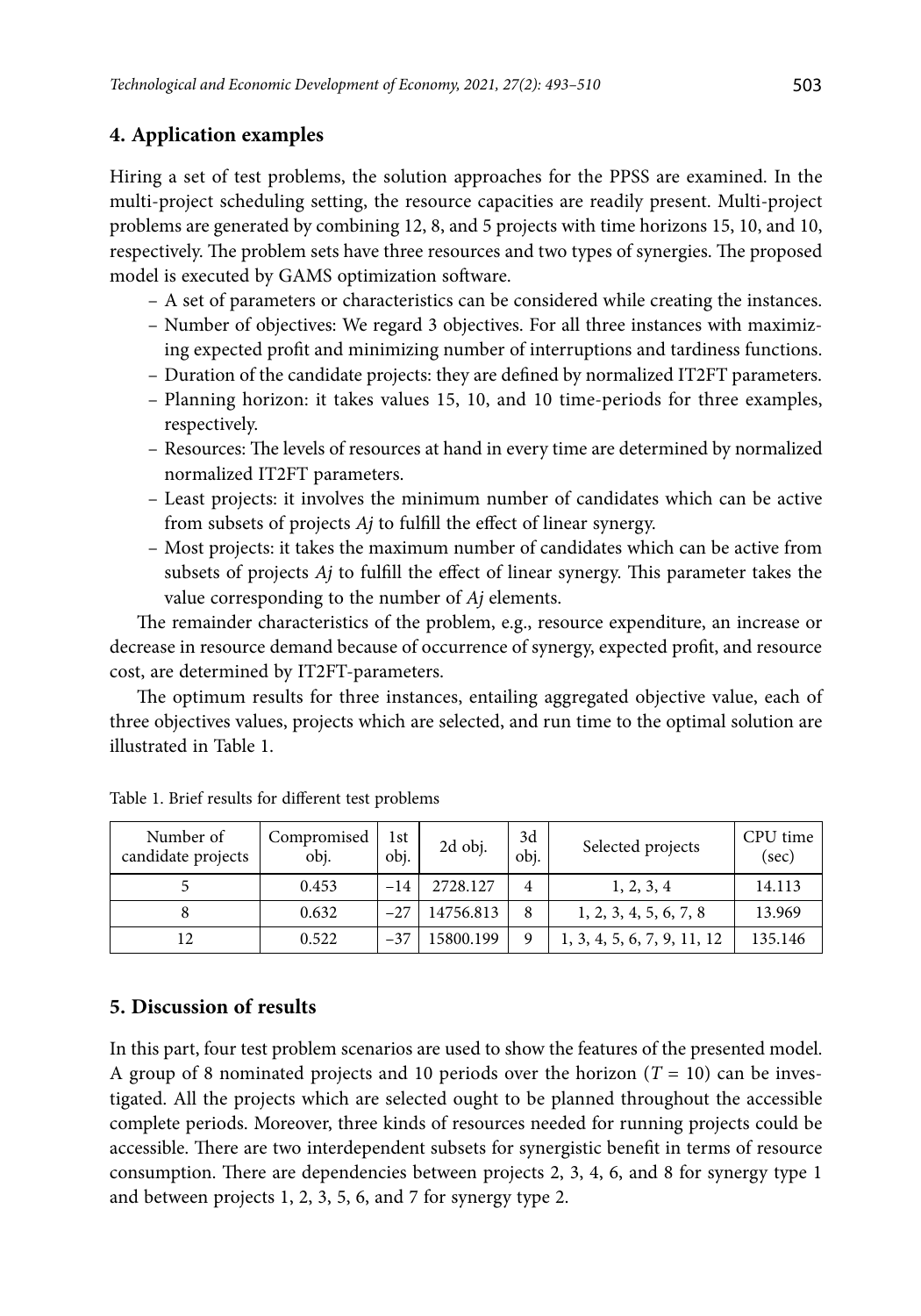The minimum and maximum number of running projects in each period to synergy occurrence are 2 and 6 for synergy type 1, 3, and 6 for synergy type 2. Resource consumption, an increase or decrease in resource requirement due to the synergy occurrence, expected profit, and resource cost could be defined by crisp values for scenarios 1, 2, 3, and 4 and by normalized IT2FT-parameters for scenario 5. The total budget is equal to 2000.

**Scenario I:** Project portfolio selection with resource constraints

A numerical instance that studies un-splitting PPSS, in which synergy and flexible due date do not happen, is provided in this sub-section. The single restriction is a scarcity of resources and limitation of budget. A single objective model with maximization expected profit is solved. The results are put forward in Table 2.

Table 2. The result of the first scenario

| Selected project | Project scheduling     | Obi.<br><b>Expected Profit</b> | CPU time (sec) |  |
|------------------|------------------------|--------------------------------|----------------|--|
|                  | 1, 2, 3, 4, 5, 6, 7, 8 | 2232.154                       | 10.112         |  |

**Scenario II:** Project portfolio selection with synergy

The assessment of the effect of interdependency among projects from the aspect of synergy on the PPSS is conducted via running this numerical example. A single objective model aiming at expected profit maximization is solved. According to their positive synergy, the number of resources required is less than that of the projects' resources in several periods. Thus, more projects (i.e., 2, 4, 6, and 7) have been chosen than the previous scenario. The results are reported in Table 3.

| Selected project | Project scheduling     | Obj.                   | CPU time (sec) |  |
|------------------|------------------------|------------------------|----------------|--|
|                  |                        | <b>Expected Profit</b> |                |  |
|                  | 1, 2, 3, 4, 5, 6, 7, 8 |                        |                |  |
|                  | 1, 2, 3, 4, 5, 6       | 10237.753              | 10.87          |  |
| h                | 1, 2, 3, 4, 5, 6, 7, 8 |                        |                |  |
|                  | 1, 2, 3, 4, 5, 6, 7    |                        |                |  |

Table 3. The result of the second scenario

**Scenario III:** Project portfolio selection with synergy and projects' splitting

This sub-section provides a numerical instance to study an optimization approach regarding an allowance of splitting and synergies between projects. Actually, the allocation of more resources to candidates is not needed, and candidates are just planned with the point of covering accessible assets throughout a period. To handle it, a bi-objective model aiming at joint maximization of the total profit and minimization of the candidates' interruption is considered. Compared to the previous scenario, a better output is expected because the splitting compensates for the lack of resource availability. Splitting assumption increases the expected profit. Table 4 indicates the computational results.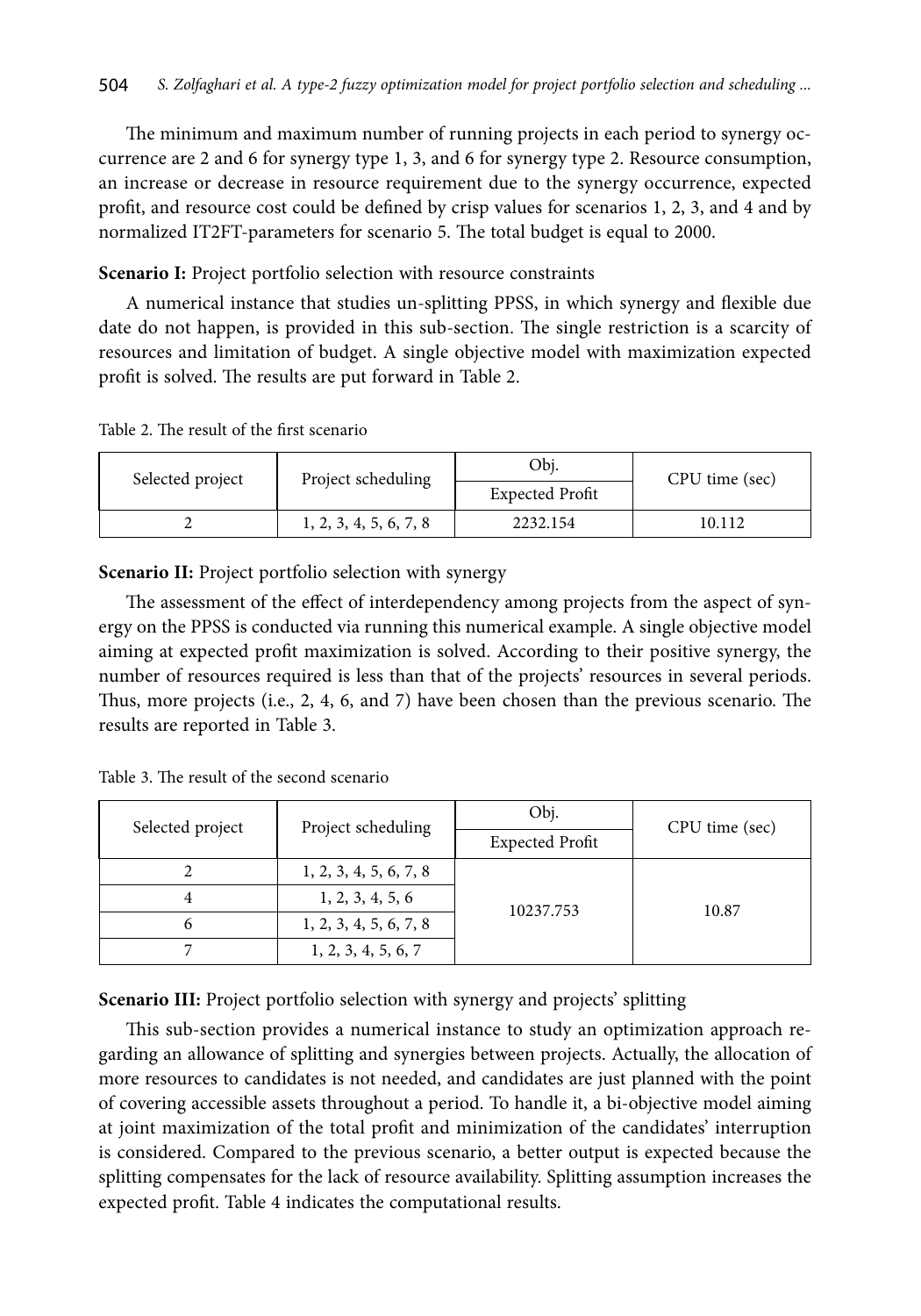| Selected project | Project scheduling     |                        | CPU time               |        |
|------------------|------------------------|------------------------|------------------------|--------|
|                  |                        | <b>Expected Profit</b> | Projects' Interruption | (sec)  |
|                  | 2, 3, 4, 5, 6, 7, 8, 9 | 12870.772              |                        |        |
|                  | 1, 3, 4, 5, 6, 7, 8, 9 | Aggregated Obj.        |                        |        |
|                  | 1, 2, 3, 4, 5, 6       |                        |                        | 15.465 |
|                  | 1, 2, 5, 6, 7, 8, 9    | 0.555                  |                        |        |
|                  | 1, 2, 3, 4, 7, 8, 9    |                        |                        |        |

Table 4. The result of the third scenario

**Scenario IV:** Project portfolio selection with synergy, flexible due date and projects' splitting

This part proposes a multi-objective model focusing on the expansion of all-out anticipated benefit, minimization of the summation of the total measure of interruption in conducting the chose undertakings, and minimization of delay value. Candidates can be stopped, and in the wake of being part, these could run again in some other periods. Moreover, projects are chosen and planned as their due date constraints. Flexible due date provides more chance for projects to be implemented lateness, with paying the corresponding penalty. Table 5 illustrates the results of this example.

| Selected | Project scheduling     |                        | CPU time               |          |       |
|----------|------------------------|------------------------|------------------------|----------|-------|
| project  |                        | <b>Expected Profit</b> | Projects' Interruption | Due date | (sec) |
| 2        | 1, 2, 4, 5, 6, 7, 8, 9 | 12325.535              | 8                      | $-1$     |       |
| 4        | 1, 2, 3, 4, 5, 6       | Aggregated Obj.        |                        |          |       |
| 5        | 1, 2, 3, 6, 7, 8, 9    |                        | 20.858                 |          |       |
| 6        | 1, 2, 3, 4, 5, 7, 8, 9 | 0.565                  |                        |          |       |
| 7        | 3, 4, 5, 6, 7, 8, 9    |                        |                        |          |       |

Table 5. The result of the fourth scenario

**Scenario V:** Project portfolio selection with synergy, flexible due date and projects' splitting in the presence of IT2FT-parameters

This sub-section provides an example based on the former scenario with the difference that parameters take IT2FT-numbers. The outcomes of handling this multi-objective approach can be reported in Table 6.

The aim of this section is to elaborate on the influence of each characteristic of the proposed model. All characteristics are noticed by the aim of constructing a model close to the real situations. In the real-world, some set of projects have overlapping that performing together lead to decrease resource requirement. Considering this feature can make more revenue by selecting more projects that has been certified by scenario II. On the other hand, the resources are not available unlimited. The splitting assumption not only reduces the need of resources but also improves the total benefit. Even though splitting can make better portfolio, the importance of projects' due dates cannot be neglected. Despite the fact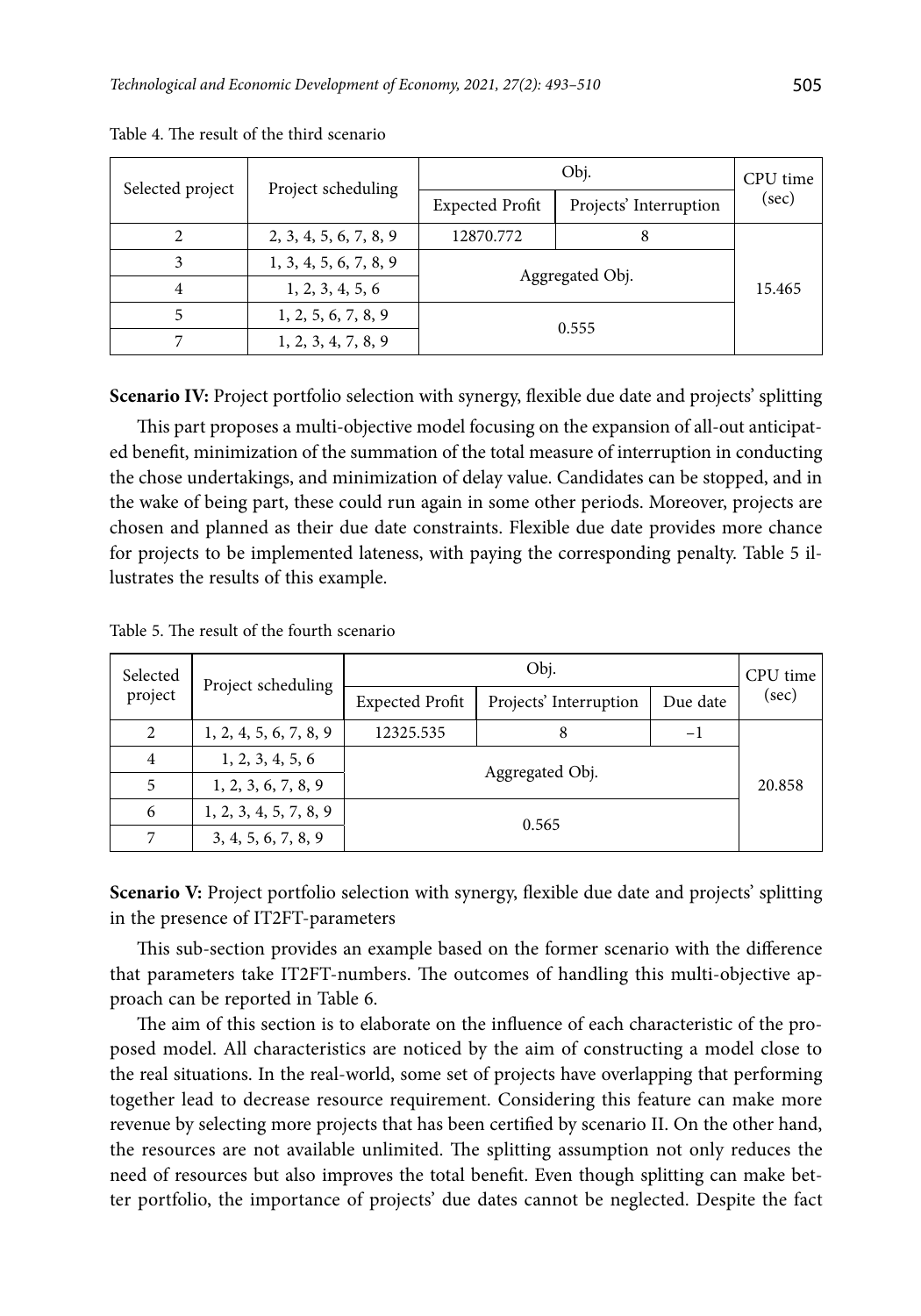| Selected       |                     |                        | CPU time                  |          |        |  |  |
|----------------|---------------------|------------------------|---------------------------|----------|--------|--|--|
| project        | Project scheduling  | <b>Expected Profit</b> | Projects'<br>Interruption | Due date | (sec)  |  |  |
|                | 3, 4, 5, 6, 7       | 14756.813              | 8                         | $-27$    |        |  |  |
| 2              | 1, 2, 3, 4, 5, 6    | Compromised Obj.       |                           |          |        |  |  |
| 3              | 1, 2, 3, 4          |                        |                           |          |        |  |  |
| $\overline{4}$ | 1, 2, 3, 4          |                        |                           |          | 13.969 |  |  |
| 5              | 1, 2, 3             |                        |                           |          |        |  |  |
| 6              | 2, 3, 4, 5, 7       | 0.632                  |                           |          |        |  |  |
| 7              | 3, 4, 5, 6, 7, 8, 9 |                        |                           |          |        |  |  |
| 8              | 1, 2, 3, 4          |                        |                           |          |        |  |  |

Table 6. The result of the fifth scenario

that the overall objective has been improved in scenario IV compared with scenario III, the total benefit has been deteriorated. The tardiness minimization objective prevents the high interruption and delays in project completion. All four scenarios are solved based on crisp values. In reality, the ever-changing and highly uncertain environment of projects make it difficult to estimate the parameters. Consequently, unreal data can be misleading in project selection and scheduling. Scenario V uses IT2FT-parameters and improves the aggregated objective and total profit.

# **Conclusions**

In this paper, a new optimization model is developed for the PPSS problem by splitting over several intervals during the planning horizon and considering interdependency among projects in terms of synergy where selected projects can be implemented on the flexible due date. This study presents an optimization approach for the PPSS issue where two different concerns are jointly considered: how to select and how to schedule well-organized project portfolios. To handle the resources more efficient during the planning horizon, it is suggested to take into account these two interdependent procedures. These assumptions fill a gap in this field of study and provide lots of managerial insights. Our work contains some essential elements needed to make a proper selection: multiple conflicting objectives, unequal accessibility and consumption of resources, constraints of capital flow, and synergy among projects. In this paper, a new method is proposed to resolve linear programming issue with coefficients of the objective and constraints containing IT2F-numbers, and utilized it to deal with a PPSS issue with projects duration, availability of resource, cost of resource, resource expenditure, expected profit and synergy as proposed by IT2FT-numbers. The represented procedure is computationally well designed, and it can be hired to deal with this kind of decision concerns containing IT2F-parameters. Furthermore, a mixed-integer programming approach could be extended for the presented problem. The model aims at maximizing the firm's cash flow by taking into account the interest rate and minimizing the cost of tardiness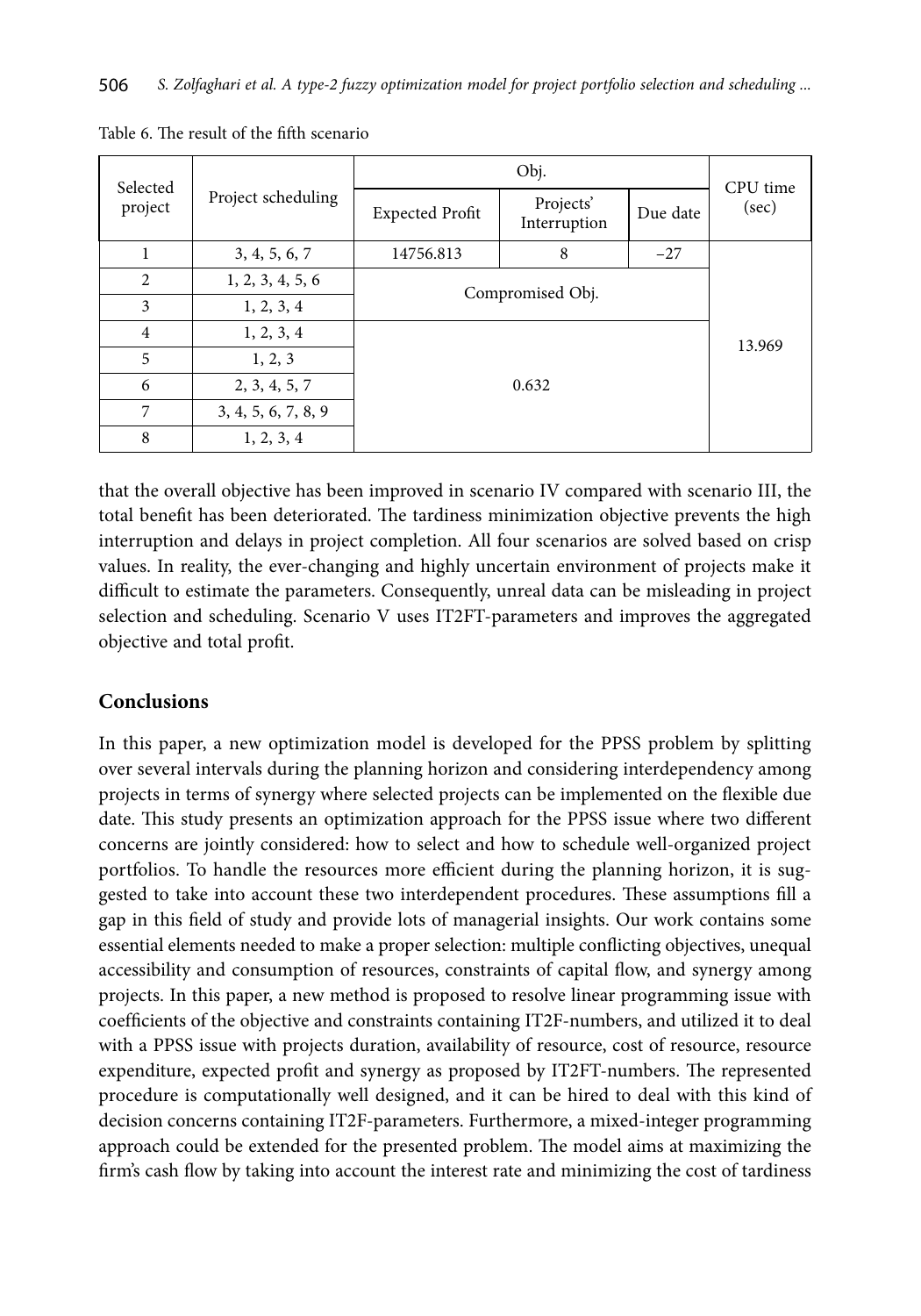and number of splitting. The outcomes of the presented approach with three sets of instances of various sizes are examined. The validity of model is evaluated through five different scenarios. Scenarios are initialized from the simplest assumption, single objective crisp model with resource constraints, and gradually progressed to proposed multi-objective model under IT2FT-parameters with flexible due date, synergy, and splitting assumptions. The results are discussed and illustrated the superiority of proposed model in terms of a number of selected projects, improving the value of objectives, and compromised objective. This study can be later developed to contain further detailed skill mapping of labor into the model to make sure that the deliverables' quality would be allowable. Other future study ideas would be taken into account time-dependent resource expenditure rates. The development of this model for activity setup times can be investigated. Other kinds of uncertainties in the projects may be considered in the modeling. Transfer time of resources between projects in the same class can be regarded. In the field of solution approach, more powerful strategies tackling the fuzziness and multi-objective model simultaneously can be interested.

# **Acknowledgements**

The authors would like to thank anonymous referees for their valuable comments on the initial version of this paper.

# **Author contributions**

S. Zolfaghari and S.M. Mousavi designed the research, analyzed the data and the obtained results and developed the paper. J. Antucheviciene provided extensive advice throughout the study regarding the research design, methodology and findings. All the authors have read and approved the final manuscript.

### **Disclosure statement**

The authors declare that they have any competing financial, professional, or personal interests from other parties.

# **References**

- Baker, H. K., & English, P. (2011). *Capital budgeting valuation: financial analysis for today's investment projects.* John Wiley & Sons. <https://doi.org/10.1002/9781118258422>
- Bhattacharyya, R., Kumar, P., & Kar, S. (2011). Fuzzy R&D portfolio selection of interdependent projects. *Computers* & *Mathematics with Applications*, *62*(10), 3857–3870. <https://doi.org/10.1016/j.camwa.2011.09.036>
- Chen, J., & Askin, R. G. (2009). Project selection, scheduling and resource allocation with time dependent returns. *European Journal of Operational Research*, *193*(1), 23–34. <https://doi.org/10.1016/j.ejor.2007.10.040>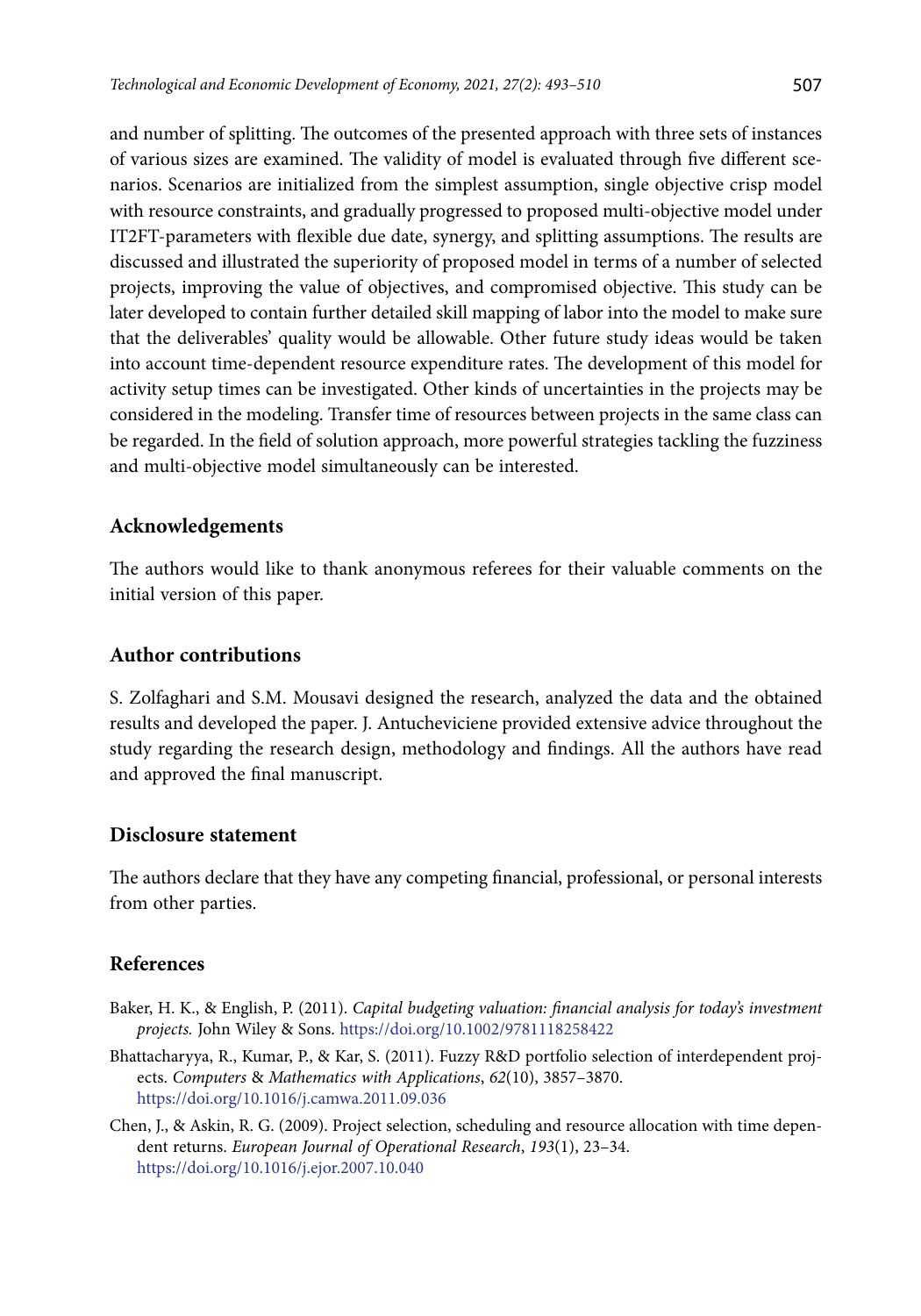- Damghani, K. K., Sadi-Nezhad, S., & Aryanezhad, M. B. (2011). A modular Decision Support System for optimum investment selection in presence of uncertainty: Combination of fuzzy mathematical programming and fuzzy rule based system. *Expert Systems with Applications*, *38*(1), 824–834. <https://doi.org/10.1016/j.eswa.2010.07.040>
- Dash, B., Narendran, T. T., & Gajanand, M. S. (2016). A model for new product introduction under resource constraints and product interdependence. International Journal of Operational Research, 26(4), pp.473-508. <https://doi.org/10.1504/IJOR.2016.077685>
- Dixit, V. and Tiwari, M.K., 2020. Project portfolio selection and scheduling optimization based on risk measure: a conditional value at risk approach. *Annals of Operations Research*, *285*(1–2), 9–33. <https://doi.org/10.1007/s10479-019-03214-1>
- [Dorfeshan](http://scientiairanica.sharif.edu/?_action=article&au=100339&_au=Y.++Dorfeshan), Y., [Mousavi,](http://scientiairanica.sharif.edu/?_action=article&au=12344&_au=S.Meysam++Mousavi) S. M., [Vahdani](http://scientiairanica.sharif.edu/?_action=article&au=12343&_au=B.++Vahdani), B., & [Siadat,](http://scientiairanica.sharif.edu/?_action=article&au=18760&_au=Ali++Siadat) A. (2019). Determining project characteristics and critical path by a new approach based on modified NWRT method and risk assessment under an interval type-2 fuzzy environment. *Scientia Iranica*, *26*(4), 2579–2600. <https://doi.org/10.24200/sci.2018.50091.1503>
- Egri, P., & Kis, T. (2020). Allocating raw materials to competing projects. *Computers* & *Industrial Engineering*, *143*, 106386. <https://doi.org/10.1016/j.cie.2020.106386>
- Eshghi, A., Mousavi, S. M., & Mohagheghi, V. (2019). A new interval type-2 fuzzy approach for analyzing and monitoring the performance of megaprojects based on earned value analysis (with a case study). *Neural Computing and Applications*, *31*(9), 5109–5133. <https://doi.org/10.1007/s00521-018-04002-x>
- Fox, G. E., Baker, N. R., & Bryant, J. L. (1984). Economic models for R and D project selection in the presence of project interactions. *Management Science*, *30*(7), 890–902. <https://doi.org/10.1287/mnsc.30.7.890>
- Haghighi, M. H., Mousavi, S. M., & Mohagheghi, V. (2019a). A new soft computing model based on linear assignment and linear programming technique for multidimensional analysis of preference with interval type-2 fuzzy sets. *Applied Soft Computing*, *77*, 780–796. <https://doi.org/10.1016/j.asoc.2019.01.048>
- Haghighi, M. H., Mousavi, S. M., Antucheviciene, J., & Mohagheghi, V. (2019b). A new analytical methodology to handle time-cost trade-off problem with considering quality loss cost under intervalvalued fuzzy uncertainty, *Technological and Economic Development of Economy*, *25*(2), 277–299. <https://doi.org/10.3846/tede.2019.8422>
- Hall, N. G., Long, D. Z., Qi, J., & Sim, M. (2015). Managing underperformance risk in project portfolio selection. *Operations Research*, *63*(3), 660–675. <https://doi.org/10.1287/opre.2015.1382>
- Huang, X., & Zhao, T. (2014). Project selection and scheduling with uncertain net income and investment cost. *Applied Mathematics and Computation*, *247*, 61–71. <https://doi.org/10.1016/j.amc.2014.08.082>
- Javanmard, M., & Nehi, H. M. (2019). A solving method for fuzzy linear programming problem with interval Type-2 fuzzy numbers. *International Journal of Fuzzy Systems*, *21*(3), 882–891. <https://doi.org/10.1007/s40815-018-0591-3>
- Kundu, P., Majumder, S., Kar, S., & Maiti, M. (2019). A method to solve linear programming problem with interval type-2 fuzzy parameters. *Fuzzy Optimization and Decision Making*, *18*(1), 103–130. <https://doi.org/10.1007/s10700-018-9287-2>
- Li, X., Fang, S. C., Guo, X., Deng, Z., & Qi, J. (2016). An extended model for project portfolio selection with project divisibility and interdependency*. Journal of Systems Science and Systems Engineering*, *25*(1), 119–138. <https://doi.org/10.1007/s11518-015-5281-1>
- Li, X., Fang, S. C., Tian, Y., & Guo, X. (2015). Expanded model of the project portfolio selection problem with divisibility, time profile factors and cardinality constraints. *Journal of the Operational Research Society*, *66*(7), 1132–1139. <https://doi.org/10.1057/jors.2014.75>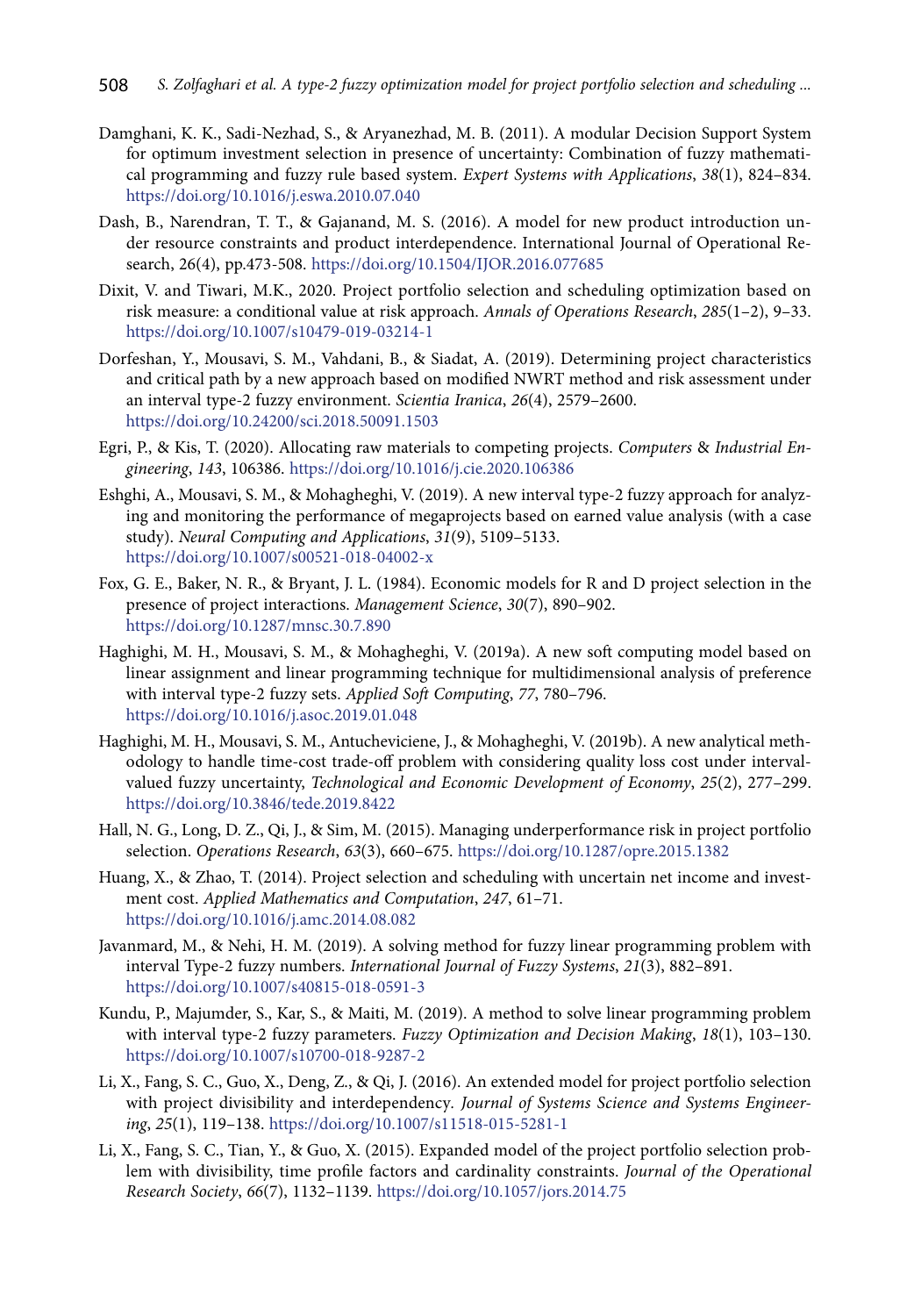- Liao, S. H., & Ho, S. H. (2010). Investment project valuation based on a fuzzy binomial approach. *Information Sciences*, *180*(11), 2124–2133. <https://doi.org/10.1016/j.ins.2010.02.012>
- Liesiö, J., Mild, P., & Salo, A. (2008). Robust portfolio modeling with incomplete cost information and project interdependencies. *European Journal of Operational Research*, *190*(3), 679–695. <https://doi.org/10.1016/j.ejor.2007.06.049>
- Liu, S. S., & Wang, C. J. (2011). Optimizing project selection and scheduling problems with timedependent resource constraints. *Automation in Construction*, *20*(8), 1110–1119. <https://doi.org/10.1016/j.autcon.2011.04.012>
- Mendel, J. M., John, R. I., & Liu, F. (2006). Interval type-2 fuzzy logic systems made simple. *IEEE Transactions on Fuzzy Systems*, *14*(6), 808–821.<https://doi.org/10.1109/TFUZZ.2006.879986>
- Mirnezami, S. A., Mousavi, S. M., & Mohagheghi, V. (2020). A new interval type-2 fuzzy approach for multi-scenario project cash flow assessment based on alternative queuing method and dependency structure matrix with a case study. *Engineering Applications of Artificial Intelligence*, *95*, 103815. <https://doi.org/10.1016/j.engappai.2020.103815>
- Mohagheghi, V., Mousavi, S. M., Antuchevičienė, J., & Dorfeshan, Y. (2019). Sustainable infrastructure project selection by a new group decision-making framework introducing MORAS method in an interval type 2 fuzzy environment. *International Journal of Strategic Property Management*, *23*(6), 390–404. <https://doi.org/10.3846/ijspm.2019.10536>
- Mohagheghi, V., Mousavi, S. M., & Vahdani, B. (2015). A new optimization model for project portfolio selection under interval-valued fuzzy environment. *Arabian Journal for Science and Engineering*, *40*(11), 3351–3361. <https://doi.org/10.1007/s13369-015-1779-6>
- Mohagheghi, V., Mousavi, S. M., Mojtahedi, M., & Newton, S. (2020). Evaluating large, high-technology project portfolios using a novel interval-valued Pythagorean fuzzy set framework: An automated crane project case study. *Expert Systems with Applications*, *162*, 113–117. <https://doi.org/10.1016/j.eswa.2019.113007>
- Nowak, M., & Trzaskalik, T. (2021). A trade-off multiobjective dynamic programming procedure and its application to project portfolio selection. *Annals of Operations Research.* <https://doi.org/10.1007/s10479-020-03907-y>
- Peng, X., & Huang, H. (2020). Fuzzy decision making method based on CoCoSo with critic for financial risk evaluation. *Technological and Economic Development of Economy*s. <https://doi.org/10.3846/tede.2020.11920>
- Rahman, H. F., Chakrabortty, R. K., & Ryan, M. J. (2020). Memetic algorithm for solving resource constrained project scheduling problems. *Automation in Construction*, *111*, 103052. <https://doi.org/10.1016/j.autcon.2019.103052>
- Relich, M. (2021). A Decision Support System for Portfolio Management of NPD Projects. In *decision support for product development* (pp. 81–94). Springer, Cham. [https://doi.org/10.1007/978-3-030-43897-5\\_4](https://doi.org/10.1007/978-3-030-43897-5_4)
- Salehi, K. (2018). Fuzzy multi-objective project selection problem using additive weighted fuzzy programming. *Industrial Engineering Frontiers*, *1*(1), 1–15.
- Santhanam, R., & Kyparisis, G. J. (1996). A decision model for interdependent information system project selection. *European Journal of Operational Research*, *89*(2), 380–399. [https://doi.org/10.1016/0377-2217\(94\)00257-6](https://doi.org/10.1016/0377-2217(94)00257-6)
- Selim, H., & Ozkarahan, I. (2008). A supply chain distribution network design model: an interactive fuzzy goal programming-based solution approach*. The International Journal of Advanced Manufacturing Technology*, *36*(3–4), 401–418. <https://doi.org/10.1007/s00170-006-0842-6>
- Shafahi, A., & Haghani, A. (2013, February). A linearization approach for project selection with interdependencies in resource costs. In *ICORES* (pp. 230–235).<https://doi.org/10.5220/0004214402300235>